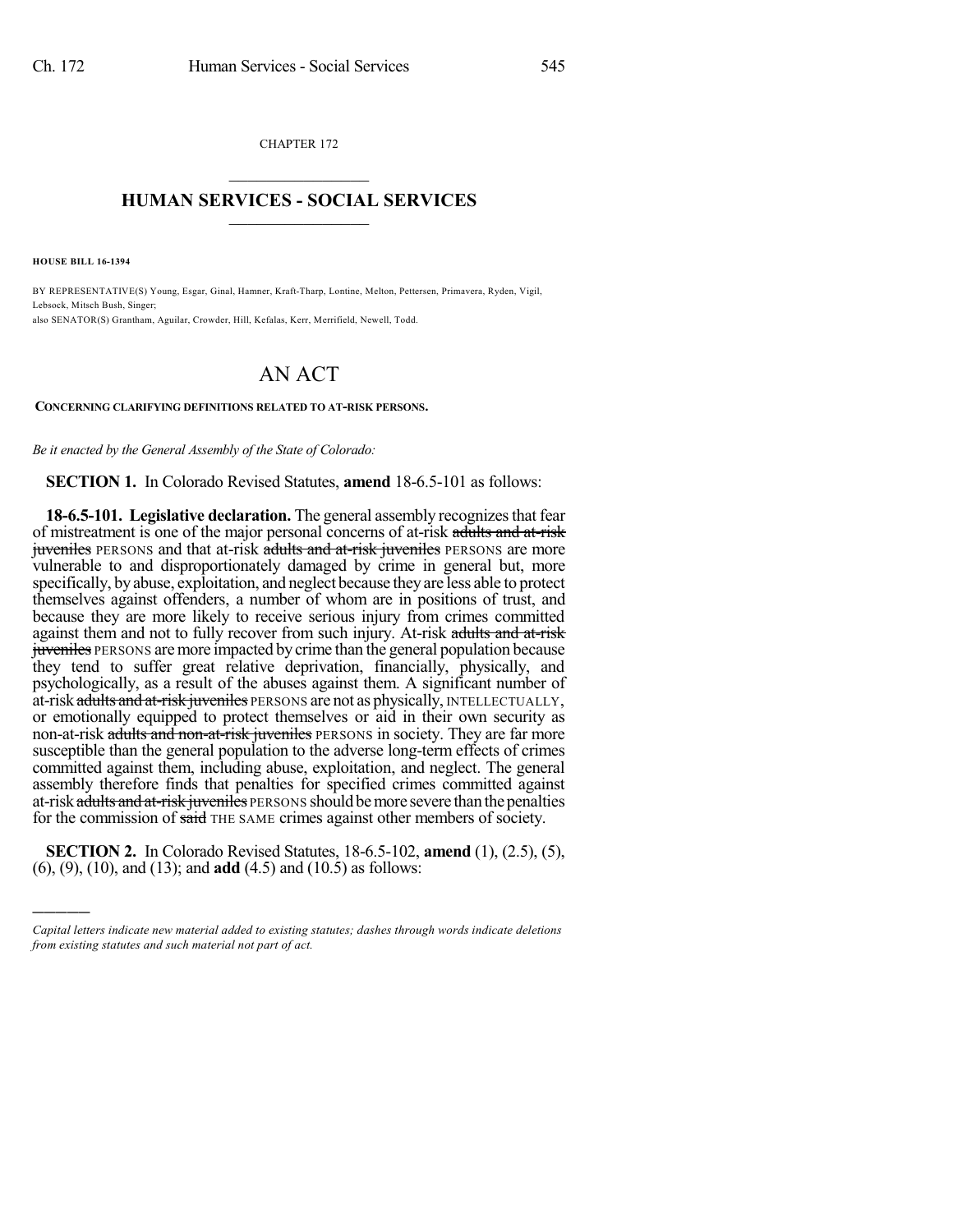**18-6.5-102. Definitions.** As used in this article, unless the context otherwise requires:

(1) "Abuse" means any of the following acts or omissions committed against an at-risk elder AT-RISK PERSON:

(a) The nonaccidental infliction of bodily injury, serious bodily injury, or death;

(b) Confinement or restraint that is unreasonable under generally accepted caretaking standards; OR

(c) Subjection to sexual conduct or contact classified as a crime under this title.

## (d) Caretaker neglect; and

## (e) Exploitation.

 $(2.5)$  "At-risk adult with an intellectual and developmental disability IDD" means a person who is eighteen years of age or older and is a person with an intellectual and developmental disability, as defined in section 25.5-10-202 (26) (a), C.R.S.

(4.5) "AT-RISK PERSON"MEANS AN AT-RISK ADULT,AN AT-RISK ADULT WITH IDD, AN AT-RISK ELDER, OR AN AT-RISK JUVENILE.

(5) "Caretaker" means a person who:

(a) Is responsible for the care of an at-risk adult, at-risk juvenile, or at-risk elder, AT-RISK PERSON as a result of a family or legal relationship;

(b) Has assumed responsibility for the care of an at-risk adult, at-risk juvenile, or at-risk elder AT-RISK PERSON; or

(c) Is paid to provide care or services to an  $at$ -risk adult, at-risk juvenile, or at-risk elder AT-RISK PERSON.

(6) (a) "Caretaker neglect" means neglect that occurs when adequate food, clothing, shelter, psychological care, physical care, medical care, or HABILITATION, supervision, OR ANY OTHER TREATMENT NECESSARY FOR THE HEALTH OR SAFETY OF AN AT-RISK PERSON is not secured for an at-risk adult or an at-risk elder PERSON or is not provided by a caretaker in a timelymanner and with the degree of care that a reasonable person in the same situation would exercise, except that OR A CARETAKER KNOWINGLY USES HARASSMENT, UNDUE INFLUENCE, OR INTIMIDATION TO CREATE A HOSTILE OR FEARFUL ENVIRONMENT FOR AN AT-RISK PERSON.

(b) NOTWITHSTANDING THE PROVISIONS OF PARAGRAPH (a) OF THIS SUBSECTION (6), the withholding, withdrawing, or refusing of any medication, any medical procedure or device, or any treatment, including but not limited to resuscitation, cardiac pacing, mechanical ventilation, dialysis, and artificial nutrition and hydration, in accordance with any valid medical directive or order or as described in a palliative plan of care, shall not be IS NOT deemed caretaker neglect.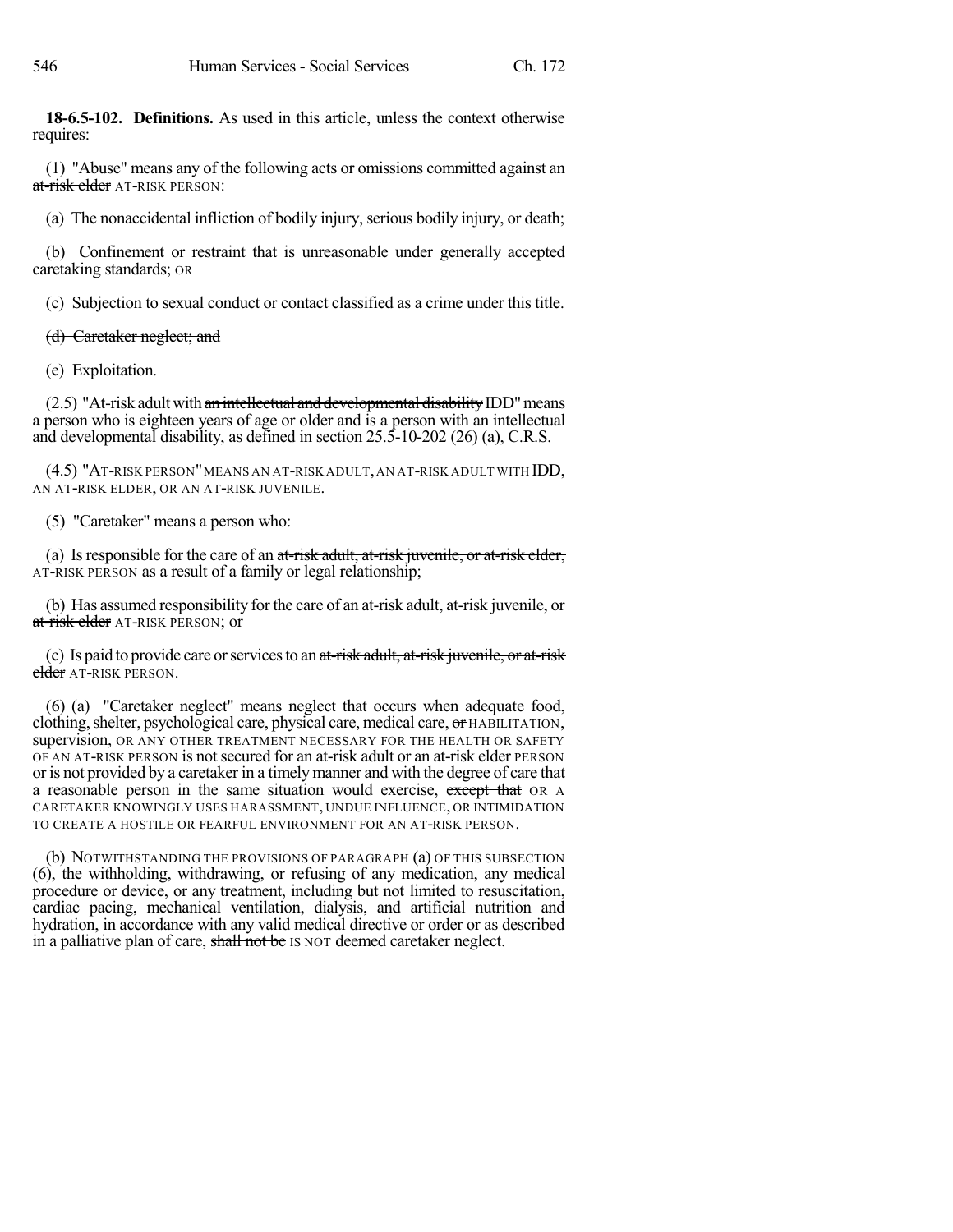(c) As used in this subsection  $(6)$ , "medical directive or order" includes but is not limited to a medical durable power of attorney, a declaration as to medical treatment executed pursuant to section 15-18-104, C.R.S., a medical order for scope of treatment form executed pursuant to article 18.7 of title 15, C.R.S., and a CPR directive executed pursuant to article 18.6 of title 15, C.R.S.

(9) "Crime against an at-risk  $\frac{1}{\alpha}$  at-risk juvenile PERSON" means any offense listed in section 18-6.5-103 or criminal attempt, conspiracy, or solicitation to commit any of those offenses.

(10) "Exploitation" means an act or omission committed by a person who:

(a) Uses deception, harassment, intimidation, or undue influence to permanently or temporarily deprive an at-risk elder PERSON of the use, benefit, or possession of any thing of value;

#### (b) In the absence of legal authority:

(I) Employsthe services of a third party for the profit or advantage of the person or another person to the detriment of the at-risk elder; or PERSON;

(H) (c) Forces, compels, coerces, or entices an at-risk elder PERSON to perform services for the profit or advantage of the person or another person against the will of the at-risk elder; or PERSON; OR

 $\left(\frac{c}{c}\right)$ (d) Misuses the property of an at-risk elder PERSON in a manner that adversely affects the at-risk elder's PERSON's ability to receive health care or health care benefits or to pay bills for basic needs or obligations.

(10.5) "MISTREATED" OR "MISTREATMENT" MEANS:

- (a) ABUSE;
- (b) CARETAKER NEGLECT; OR
- (c) EXPLOITATION.

(13) "Undue influence"meansthe use ofinfluence to take advantage of an at-risk elder's PERSON'S vulnerable state of mind, neediness, pain, or emotional distress.

**SECTION 3.** In Colorado Revised Statutes, **amend** 18-6.5-103 as follows:

**18-6.5-103. Crimesagainst at-riskpersons- classifications.**(1) Crimes against at-risk adults and at-risk juveniles shall be PERSONS ARE as prescribed in this section.

(2) Any person whose conduct amounts to criminal negligence, as defined in section 18-1-501 (3), commits:

(a) A class 4 felony if such negligence results in the death of an at-risk adult or an at-risk juvenile PERSON;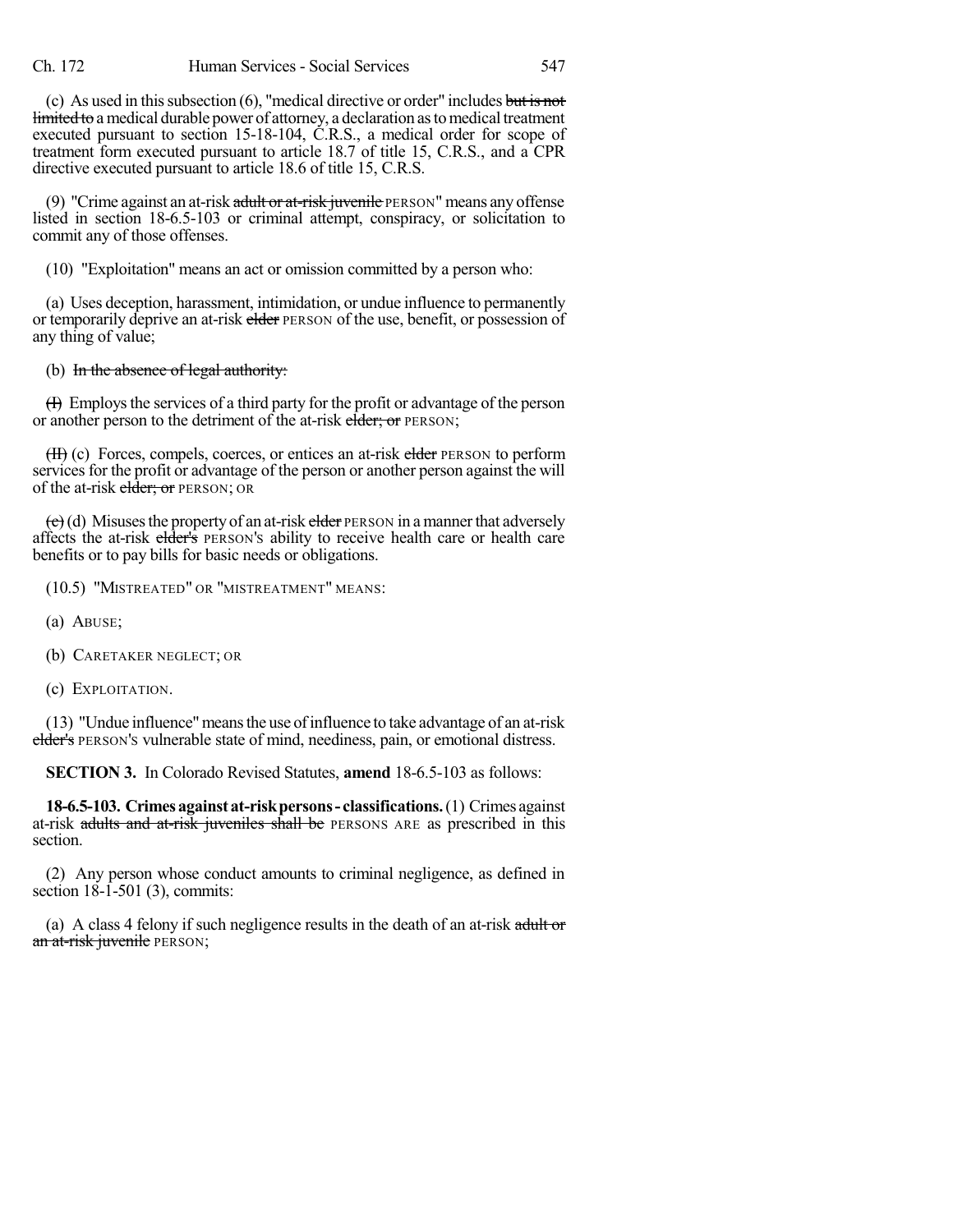(b) Aclass 5 felonyifsuch negligence resultsin serious bodilyinjuryto an at-risk adult or an at-risk juvenile PERSON; and

(c) A class 6 felony if such negligence results in bodily injury to an at-risk adult or an at-risk juvenile PERSON.

(3) (a) Any person who commits a crime of assault in the first degree, as such crime is described in section 18-3-202, and the victim is an at-risk adult or an at-risk juvenile PERSON, commits a class 4 felony if the circumstances described in section 18-3-202 (2) (a) are present and a class 2 felony if such circumstances are not present.

(b) Any person who commits a crime of assault in the second degree, as such crime is described in section  $18-3-203$ , and the victim is an at-risk adult or an at-risk juvenile PERSON, commits a class 5 felony if the circumstances described in section 18-3-203 (2) (a) are present and a class 3 felony if such circumstances are not present.

(c) Any person who commits a crime of assault in the third degree, assuch crime is described in section 18-3-204, and the victim is an at-risk adult or an at-risk juvenile PERSON, commits a class 6 felony.

(4) Any person who commits robbery, as such crime is described in section 18-4-301 (1), and the victim is an at-risk adult or an at-risk juvenile PERSON, commits a class 3 felony. If the offender is convicted of robbery of an at-risk adult or an at-risk juvenile PERSON, the court shall sentence the defendant to the department of corrections for at least the presumptive sentence under section 18-1.3-401 (1).

(5) Any person who commits theft, and commits any element or portion of the offense in the presence of the victim, as such crime is described in section 18-4-401  $(1)$ , and the victim is an at-risk adult or an at-risk juvenile PERSON, or who commits theft against an at-risk adult or an at-risk juvenile PERSON while acting in a position of trust, whether or not in the presence of the victim, OR WHO COMMITS THEFT AGAINST AN AT-RISK PERSON KNOWINGTHE VICTIM IS AN AT-RISK PERSON,WHETHER IN THE PRESENCE OF THE VICTIM OR NOT, commits a class 5 felony if the value of the thing involved islessthan five hundred dollars or a class 3 felony if the value of the thing involved is five hundred dollars or more. Theft from the person of an at-risk adult or an at-risk juvenile PERSON by means other than the use of force, threat, or intimidation is a class 4 felony without regard to the value of the thing taken.

 $(5.5)$  A person who commits theft, and commits any element or portion of the offense in the presence ofthe victim, assuch crime is described in section 18-4-401 (1), and the victim is an at-risk elder, or who commits theft against an at-risk elder while acting in a position of trust, whether or not in the presence of the victim, or commits theft against an at-risk elder knowing the victim is an at-risk elder, whether in the presence of the victim or not, commits a class 5 felony if the value of the thing involved is less than five hundred dollars or a class 3 felony if the value of the thing involved is five hundred dollars or more. Theft from the person of an at-risk elder by means other than the use of force, threat, or intimidation is a class 4 felony without regard to the value of the thing taken.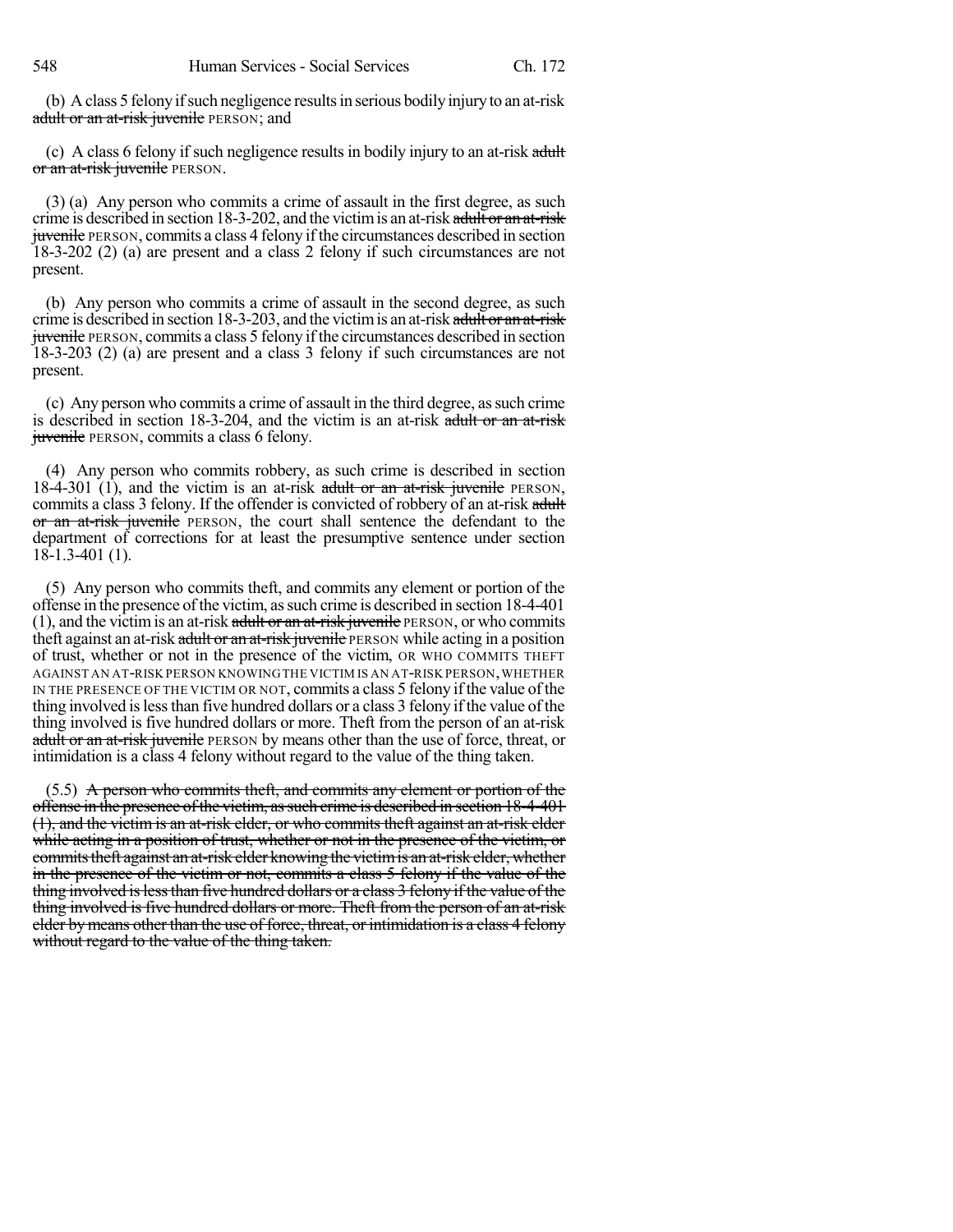(6) Any person who knowingly commits caretaker neglect against an at-risk adult, an at-risk elder, or an at-risk juvenile PERSON or knowingly acts in a manner likely to be injurious to the physical or mental welfare of an at-risk adult, an at-risk elder, or an at-risk juvenile PERSON commits a class 1 misdemeanor.

(7) (a) Any person who commits a crime of sexual assault, as such crime is described in section 18-3-402, sexual assault in the first degree, as such crime was described in section 18-3-402, as it existed prior to July 1, 2000, and the victim is an at-risk adult or an at-risk juvenile PERSON, commits a class 2 felony.

(b) Any person who commits a crime of sexual assault in the second degree, as such crime was described in section 18-3-403, as it existed prior to July 1, 2000, and the victim is an at-risk adult or an at-risk juvenile PERSON, commits a class 3 felony.

(c) Any person who commits unlawfulsexual contact, assuch crime is described in section 18-3-404, or sexual assault in the third degree, as such crime was described in section 18-3-404, as it existed prior to July  $\overline{1}$ , 2000, and the victim is an at-risk adult or an at-risk juvenile PERSON, commits a class 6 felony; except that the person commits a class 3 felony if the person compels the victim to submit by use of such force, intimidation, or threat as specified in section  $18-3-402(4)(a)$ ,  $\overline{4}$ (b), or (4) (c), or if the actor engages in the conduct described in section 18-3-404  $(1)$  (g) or  $(1.5)$ .

(d) Any person who commitssexual assault on a child, assuch crime is described in section 18-3-405, and the victim is an at-risk juvenile, commits a class 3 felony; except that, if the circumstances described in section 18-3-405 (2) (a), (2) (b), (2) (c), or (2) (d) are present, the person commits a class 2 felony.

(e) Any person who commits sexual assault on a child by one in a position of trust, as such crime is described in section 18-3-405.3, and the victim is an at-risk juvenile, commits a class 2 felony if the victim is less than fifteen years of age or a class 3 felony if the victim is fifteen years of age or older but less than eighteen years of age.

(f) Any person who commits sexual assault on a client by a psychotherapist, as such crime is described in section 18-3-405.5, and the victim is an at-risk adult or an at-risk juvenile PERSON, commits a class 3 felony if the circumstances described in section 18-3-405.5 (1) exist or a class 6 felony if such circumstances are not present.

 $(7.5)(a)$  A person commits criminal exploitation of an at-risk elder PERSON when he or she knowingly uses deception, harassment, intimidation, or undue influence to permanently or temporarily deprive an at-risk elder PERSON of the use, benefit, or possession of any thing of value.

(b) Criminal exploitation of an at-risk elder PERSON is a class 3 felony if the thing of value is five hundred dollars or greater. Criminal exploitation of an at-risk elder PERSON is a class 5 felony if the thing of value is less than five hundred dollars.

(8) For purposes of subsections  $(3)$  to  $(7.5)$  of this section, commission of the offenses described in said subsections shall include the attempt, solicitation, or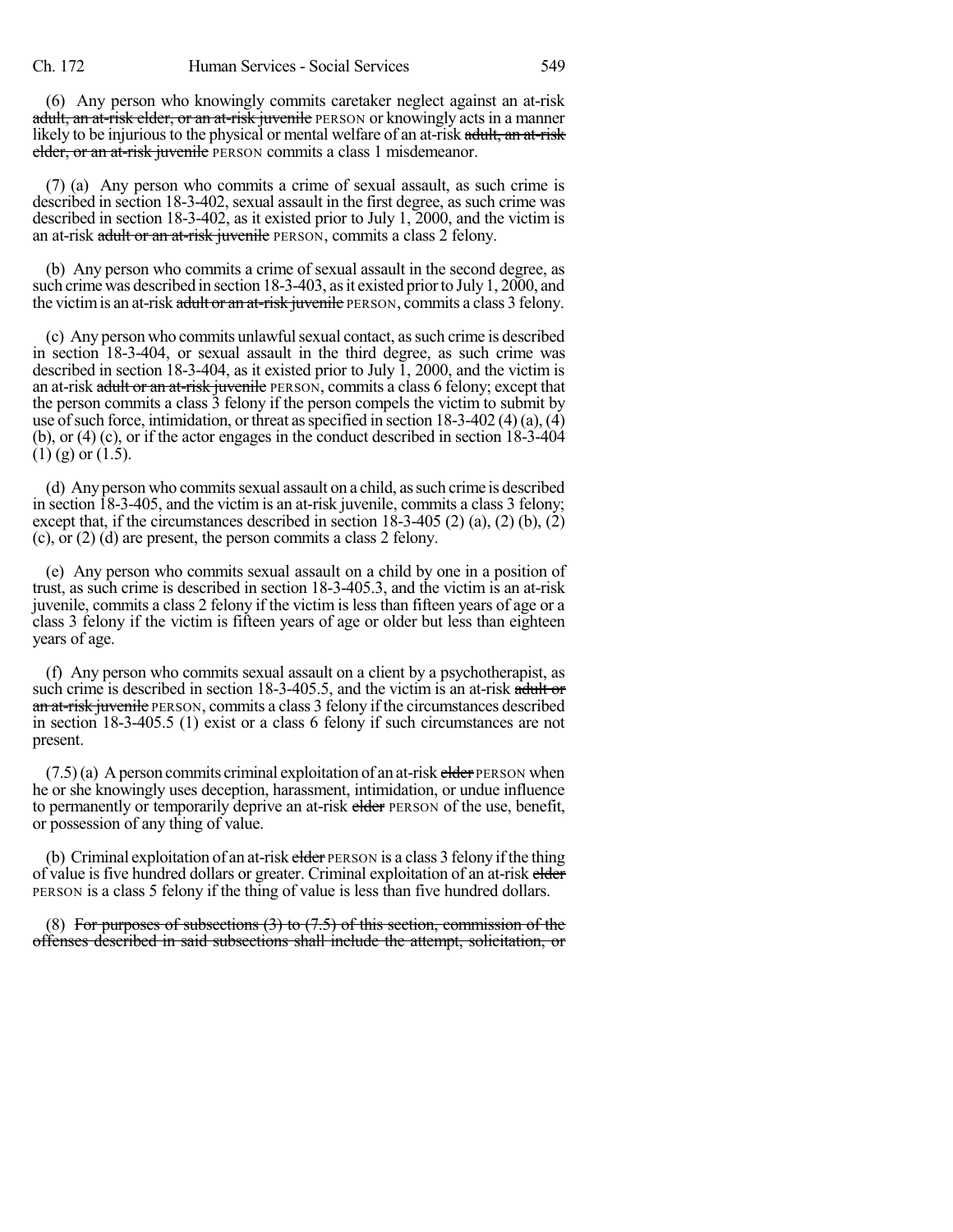conspiracy to commit such offenses.

**SECTION 4.** In Colorado Revised Statutes, **amend** 18-6.5-104 as follows:

**18-6.5-104. Statutory privilege not allowed.** The statutory privileges provided in section 13-90-107 (1), C.R.S., shall not be ARE NOT available for excluding or refusing testimony in any prosecution for a crime committed against an at-risk adult or an at-risk juvenile PERSON pursuant to this article.

**SECTION 5.** In Colorado Revised Statutes, **amend** 18-6.5-105 as follows:

**18-6.5-105. Preferential trial dates of cases involving crimes against at-risk persons.** Consistent with the constitutional right to a speedy trial, all cases involving the commission of a crime against an at-risk adult or an at-risk juvenile shall PERSON MUST take precedence before the court, and the court shall hear these cases as soon as possible after they are filed.

**SECTION 6.** In Colorado Revised Statutes, 18-6.5-106, **amend** (1) and (3) as follows:

**18-6.5-106. Payment of treatment costsfor victims of crimes against at-risk persons - restitution.** (1) In addition to any other penalty provided by law, the court may order any person who is convicted of a crime against an at-risk adult or an at-risk juvenile PERSON, as set forth in this article, to meet all or any portion of the financial obligations of treatment prescribed for the victim or victims of such person's offense.

(3) If an at-risk adult or an at-risk juvenile PERSON has sustained monetary damages as a result of the commission of a crime described in this article against such adult or juvenile PERSON, the court shall order the offender to provide restitution pursuant to article 18.5 of title 16 and article 28 of title 17, C.R.S. If, after a reasonable period not to exceed one hundred eighty-two days, the offender has not, in the opinion of the court, completed adequate restitution, the offender's probation may be revoked. However, any remaining amount of restitution shall continue CONTINUES to have the full force and effect of a final judgment and remain enforceable pursuant to article 18.5 of title 16, C.R.S.

**SECTION 7.** In Colorado Revised Statutes, 18-6.5-107, **amend** (1), (4) (a), (4)  $(c)$ , and  $(5)$  as follows:

**18-6.5-107. Surcharge - collection and distribution of funds- crimes against at-risk persons surcharge fund - creation - report.** (1) Each person who is convicted of a crime against an at-risk adult or at-risk juvenile PERSON or who is convictedofidentitytheft pursuantto section18-5-902,when the victimis an at-risk adult or at-risk juvenile PERSON, shall be required to pay a surcharge to the clerk of the court for the judicial district in which the conviction occurs.

(4) (a) There is hereby created in the state treasury the crimes against at-risk persons surcharge fund, referred to in this section as the "fund", that consists of moneys MONEY received by the state treasurer pursuant to this section. The moneys MONEY in the fund shall be IS subject to annual appropriation by the general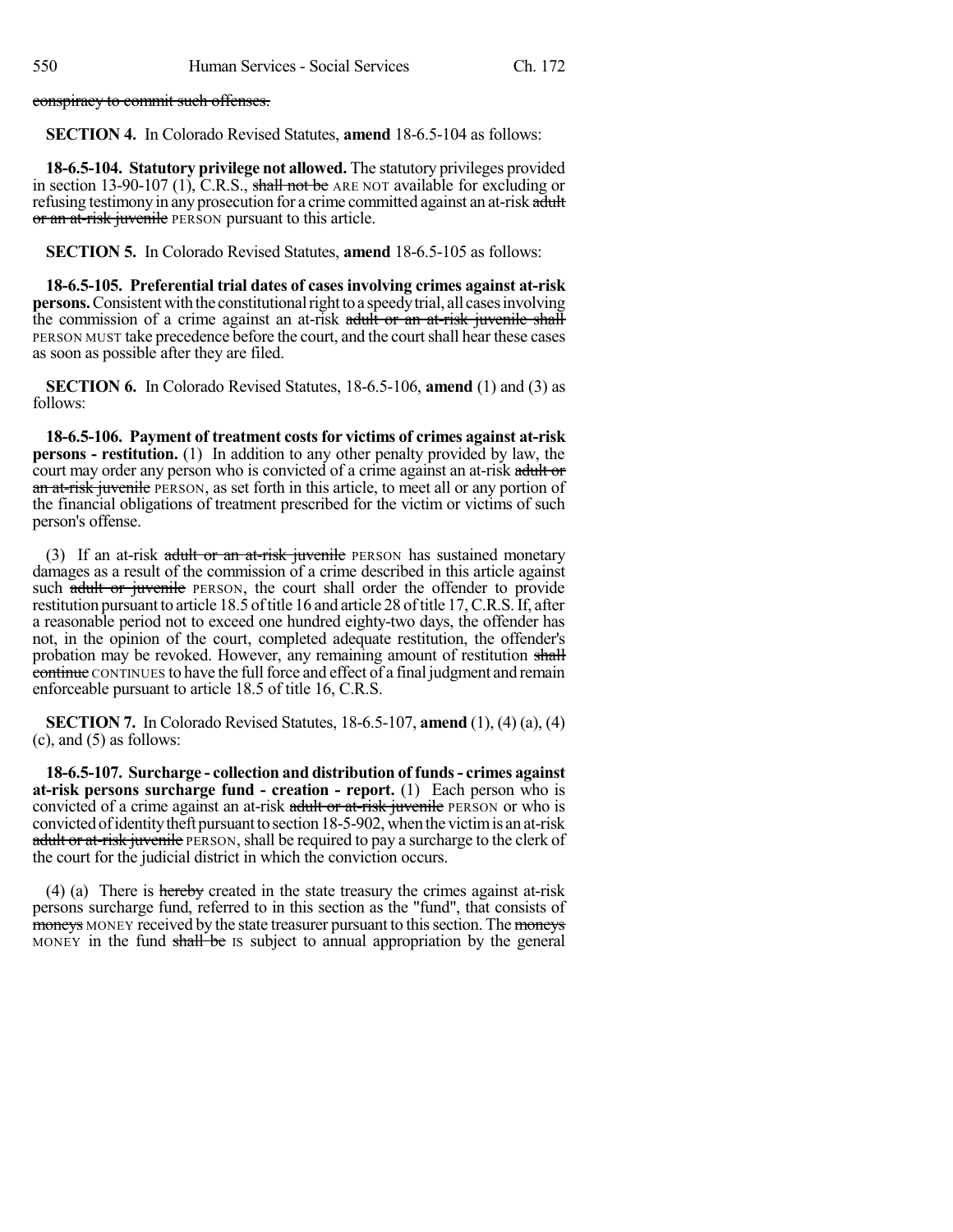assembly to the state office on aging in the department of human services, created pursuant to section 26-11-202, C.R.S., for distribution to a fiscal agent that is an affiliate of a national organization that serves individuals affected by a disability and chronic condition across the life span and is working with the state of Colorado to implement the lifespan respite care program, referred to in this section as the "fiscal agent". Provided that programs selected to receive moneys MONEY from the fund meet the guidelines for distribution pursuant to paragraph (b) of this subsection  $(4)$ , the fiscal agent shall award moneys MONEY to programs selected by a statewide coalition of nonprofit or not-for-profit organizations that focus on the needs of caregivers of at-risk adults or at-risk juveniles PERSONS.

(c) Notwithstanding any provisions of paragraph (a) of thissubsection (4) to the contrary, the fiscal agent may use a portion of the moneys MONEY that it receives pursuant to paragraph (a) of this subsection (4) for training and to facilitate the coordination of programs that provide respite services for caregivers of at-risk adults or at-risk juveniles PERSONS. The fiscal agent shall distribute the remainder of the moneys MONEY directly to the programs.

(5) The court may waive all or any portion of the surcharge required by subsection (1) of this section if the court finds that a person convicted of a crime against an at-risk adult or at-risk juvenile PERSON is indigent or financially unable to pay all or any portion of the surcharge. The court may waive only that portion of the surcharge that the court finds that the person convicted of a crime against an at-risk adult or at-risk juvenile PERSON is financially unable to pay.

**SECTION 8.** In Colorado Revised Statutes, **amend** 18-6.5-108, and **as they will become effective July 1, 2016,** (1) (a), (1) (b) (IX), (1) (b) (XVI), (1) (d), (2), (3),  $(4)$ , and  $(5)$  as follows:

**18-6.5-108. Mandatory reports of mistreatment of at-risk elders and at-risk adults with IDD - list of reporters - penalties.** (1) (a) On and after July 1, 2016, a person specified in paragraph (b) of this subsection (1) who observes the abuse or exploitation MISTREATMENT of an at-risk elder or an at-risk adult with an intellectual and developmental disability IDD, or who has reasonable cause to believe that an at-risk elder or an at-risk adult with an intellectual and developmental disability IDD has been abused or has been exploited MISTREATED or is at imminent risk of abuse or exploitation MISTREATMENT, shall report such fact to a law enforcement agency not more than twenty-four hours after making the observation or discovery.

(b) The following persons, whether paid or unpaid, shall report as required by paragraph (a) of this subsection (1):

(I) Physicians, surgeons, physicians' assistants, osteopaths, physicians in training, podiatrists, occupational therapists, and physical therapists ANY PERSON PROVIDING HEALTH CARE OR HEALTH-CARE-RELATED SERVICES,INCLUDING GENERAL MEDICAL, SURGICAL, OR NURSING SERVICES; MEDICAL, SURGICAL, OR NURSING SPECIALITY SERVICES; DENTAL SERVICES; VISION SERVICES; PHARMACY SERVICES; CHIROPRACTIC SERVICES; OR PHYSICAL, OCCUPATIONAL, MUSICAL, OR OTHER THERAPIES;

(II) Medical examiners and coroners HOSPITAL AND LONG-TERM CARE FACILITY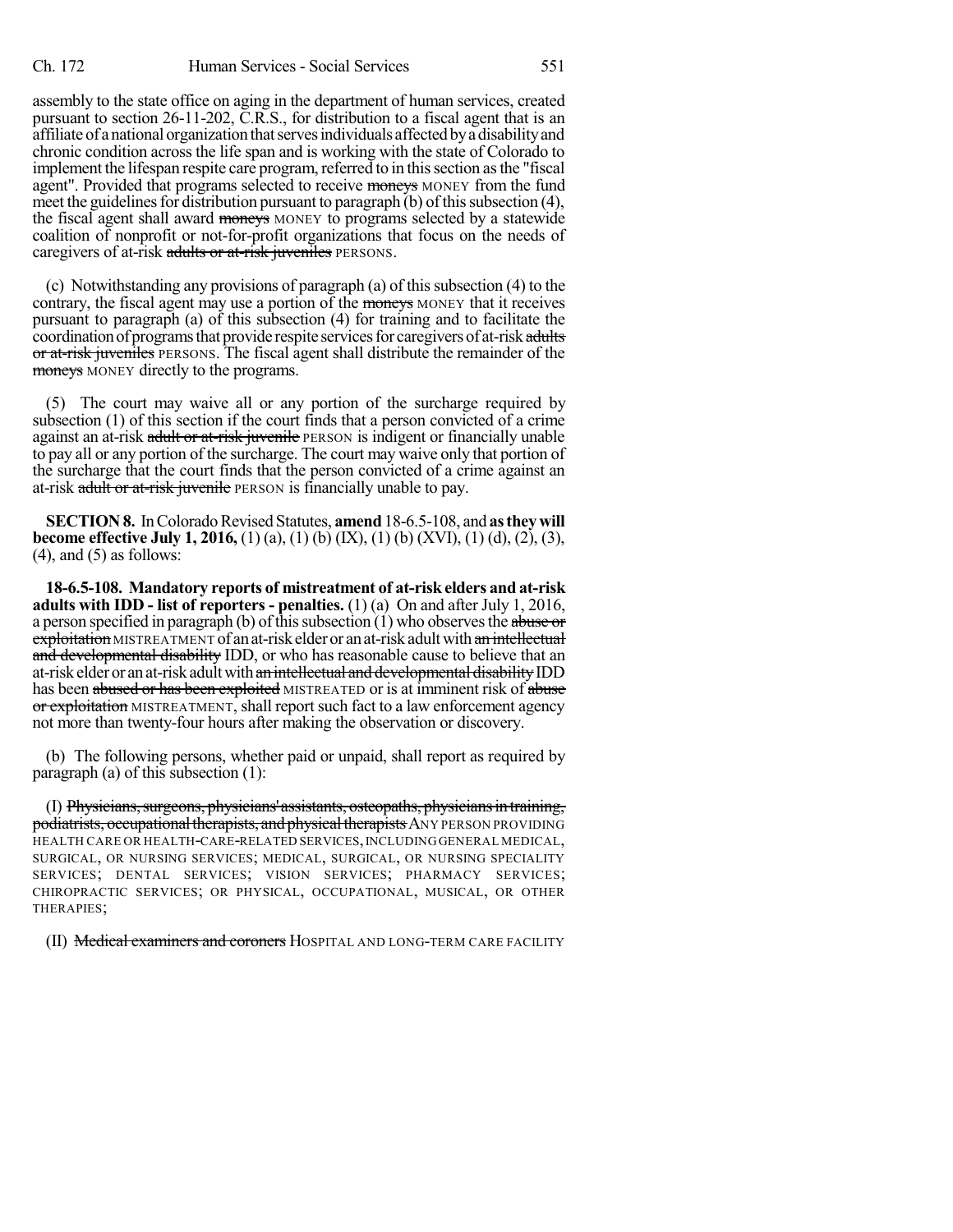PERSONNEL ENGAGED IN THE ADMISSION, CARE, OR TREATMENT OF PATIENTS;

(III) Registered nurses, licensed practical nurses, and nurse practitioners FIRST RESPONDERS INCLUDING EMERGENCY MEDICAL SERVICE PROVIDERS, FIRE PROTECTION PERSONNEL, LAW ENFORCEMENT OFFICERS, AND PERSONS EMPLOYED BY,CONTRACTINGWITH,OR VOLUNTEERING WITH ANY LAW ENFORCEMENT AGENCY, INCLUDING VICTIM ADVOCATES;

(IV) Emergency medical service providers MEDICAL EXAMINERS AND CORONERS;

(V) Hospital and long-term care facility personnel engaged in the admission, care, or treatment of patients CODE ENFORCEMENT OFFICERS;

(VI) Chiropractors VETERINARIANS;

(VII) Psychologists, and other mental health professionals ADDICTION COUNSELORS, PROFESSIONAL COUNSELORS, MARRIAGE AND FAMILY THERAPISTS, AND REGISTERED PSYCHOTHERAPISTS, AS THOSE PERSONS ARE DEFINED IN ARTICLE 43 OF TITLE 12, C.R.S.;

(VIII) Social work practitioners WORKERS, AS DEFINED IN PART 4 OF ARTICLE 43 OF TITLE 12, C.R.S.;

(IX) Clergy members; except that the reporting requirement described in paragraph (a) of this subsection (1) shall not apply to a person who acquires reasonable cause to believe that an at-risk elder or an at-risk adult with an intellectual and developmental disability has been mistreated or has been exploited or is at imminent risk of mistreatment or exploitation during a communication about which the person may not be examined as a witness pursuant to section 13-90-107  $(1)$  (c), C.R.S., unless the person also acquires such reasonable cause from a source other than such a communication STAFF OF COMMUNITY-CENTERED BOARDS;

(X) <del>Dentists</del> Staff, consultants, or independent contractors of service AGENCIES AS DEFINED IN SECTION 25.5-10-202 (34), C.R.S.;

(XI) Law enforcement officials and personnel STAFF OR CONSULTANTS FOR A LICENSED OR UNLICENSED, CERTIFIED OR UNCERTIFIED, CARE FACILITY, AGENCY, HOME, OR GOVERNING BOARD, INCLUDING BUT NOT LIMITED TO LONG-TERM CARE FACILITIES, HOME CARE AGENCIES, OR HOME HEALTH PROVIDERS;

(XII) Court-appointed guardians and conservators STAFF OF, OR CONSULTANTS FOR, A HOME CARE PLACEMENT AGENCY, AS DEFINED IN SECTION 25-27.5-102 (5), C.R.S.;

(XIII) Fire protection personnel PERSONS PERFORMING CASE MANAGEMENT OR ASSISTANT SERVICES FOR AT-RISK ELDERS OR AT-RISK ADULTS WITH IDD;

(XIV) Pharmacists STAFF OF COUNTY DEPARTMENTS OF HUMAN OR SOCIAL SERVICES;

(XV) Community-centered board staff STAFF OF THE STATE DEPARTMENTS OF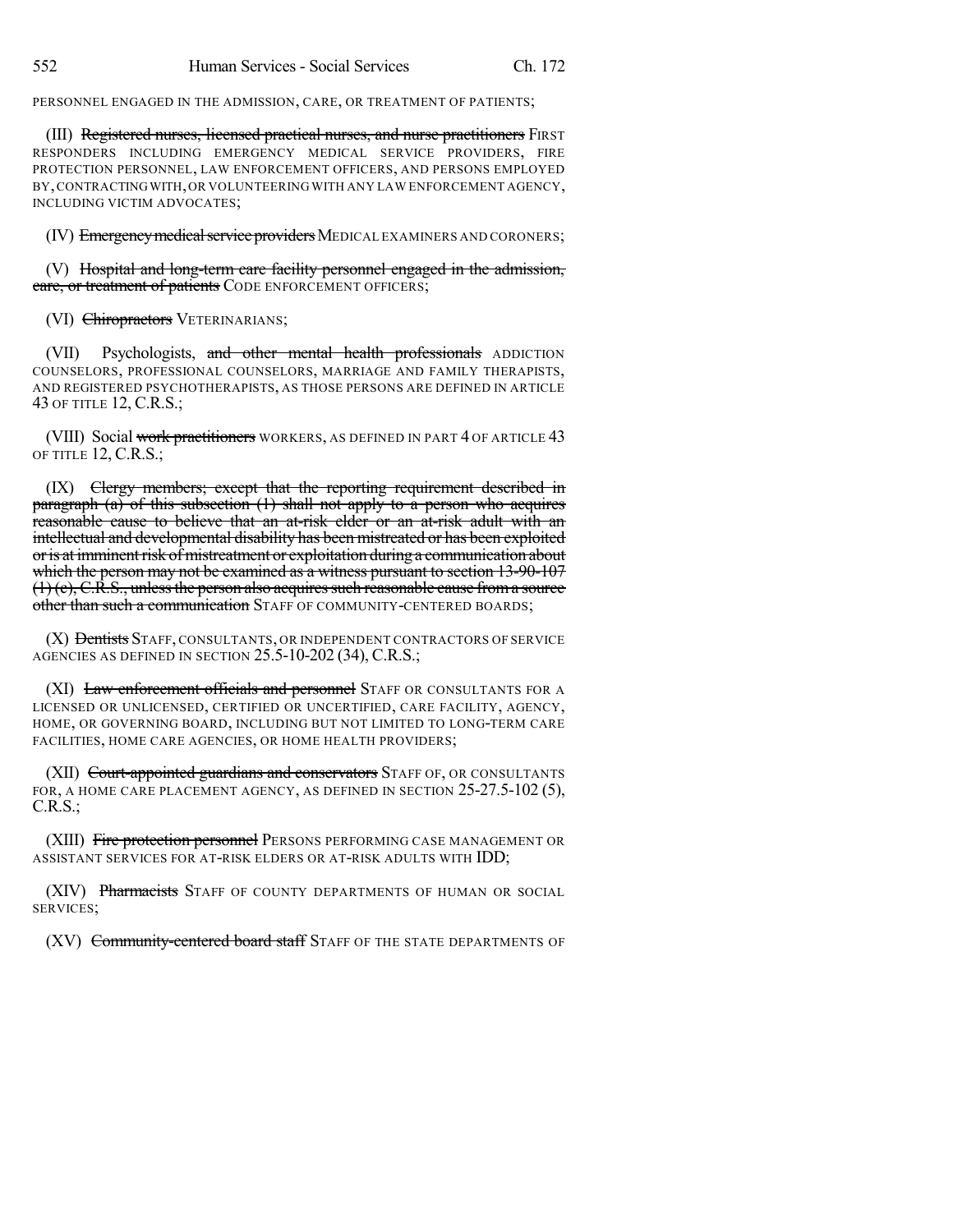HUMAN SERVICES, PUBLIC HEALTH AND ENVIRONMENT, OR HEALTH CARE POLICY AND FINANCING;

(XVI) Personnel of banks, savings and loan associations, credit unions, and other lending or financial institutions; except that the reporting requirement described in paragraph (a) of this subsection  $(1)$  only applies to a person described in this subparagraph (XVI) who directly observes in person the abuse or exploitation of an at-risk adult with an intellectual and developmental disability or who has reasonable cause to believe that an at-risk adult with an intellectual and developmental disability has been abused or has been exploited or is at imminent risk of abuse or exploitation by reason of actual knowledge of facts or circumstances indicating the abuse or exploitation STAFF OF SENIOR CONGREGATE CENTERS OR SENIOR RESEARCH OR OUTREACH ORGANIZATIONS;

(XVII) A caretaker, staff member, employee, or consultant for a licensed or certified care facility, agency, home, or governing board, including but not limited to home health providers; and STAFF, AND STAFF OF CONTRACTED PROVIDERS, OF AREA AGENCIES ON AGING, EXCEPT THE LONG-TERM CARE OMBUDSMEN;

(XVIII) A caretaker, staff member, employee of, or a consultant for, a home care placement agency, as defined in section 25-27.5-102 (5), C.R.S. EMPLOYEES, CONTRACTORS, AND VOLUNTEERS OPERATING SPECIALIZED TRANSPORTATION SERVICES FOR AT-RISK ELDERS AND AT-RISK ADULTS WITH IDD;

(XIX) COURT-APPOINTED GUARDIANS AND CONSERVATORS;

(XX) PERSONNEL AT SCHOOLS SERVING PERSONS IN PRESCHOOL THROUGH TWELFTH GRADE;

(XXI) CLERGY MEMBERS; EXCEPT THAT THE REPORTING REQUIREMENT DESCRIBED IN PARAGRAPH (a) OFTHIS SUBSECTION (1)DOES NOT APPLY TO A PERSON WHO ACQUIRES REASONABLE CAUSE TO BELIEVE THAT AN AT-RISK ELDER OR AN AT-RISK ADULT WITH IDDHAS BEEN MISTREATED OR HAS BEEN EXPLOITED OR IS AT IMMINENT RISK OF MISTREATMENT OR EXPLOITATION DURING A COMMUNICATION ABOUT WHICH THE PERSON MAY NOT BE EXAMINED AS A WITNESS PURSUANT TO SECTION 13-90-107 (1) (c), C.R.S., UNLESS THE PERSON ALSO ACQUIRES SUCH REASONABLE CAUSE FROM A SOURCE OTHER THAN SUCH A COMMUNICATION; AND

(XXII) (A) PERSONNEL OF BANKS, SAVINGS AND LOAN ASSOCIATIONS, CREDIT UNIONS,AND OTHER LENDING OR FINANCIAL INSTITUTIONS WHO DIRECTLY OBSERVE IN PERSON THE MISTREATMENT OF AN AT-RISK ELDER OR WHO HAVE REASONABLE CAUSE TO BELIEVE THAT AN AT-RISK ELDER HAS BEEN MISTREATED OR IS AT IMMINENT RISK OF MISTREATMENT; AND

(B) PERSONNEL OF BANKS, SAVINGS AND LOAN ASSOCIATIONS, CREDIT UNIONS, AND OTHER LENDING OR FINANCIAL INSTITUTIONS WHO DIRECTLY OBSERVE IN PERSON THE MISTREATMENT OF AN AT-RISK ADULT WITH IDD OR WHO HAVE REASONABLE CAUSE TO BELIEVE THAT AN AT-RISK ADULT WITH IDD HAS BEEN MISTREATED OR IS AT IMMINENT RISK OF MISTREATMENT BY REASON OF ACTUAL KNOWLEDGE OF FACTS OR CIRCUMSTANCES INDICATING THE MISTREATMENT.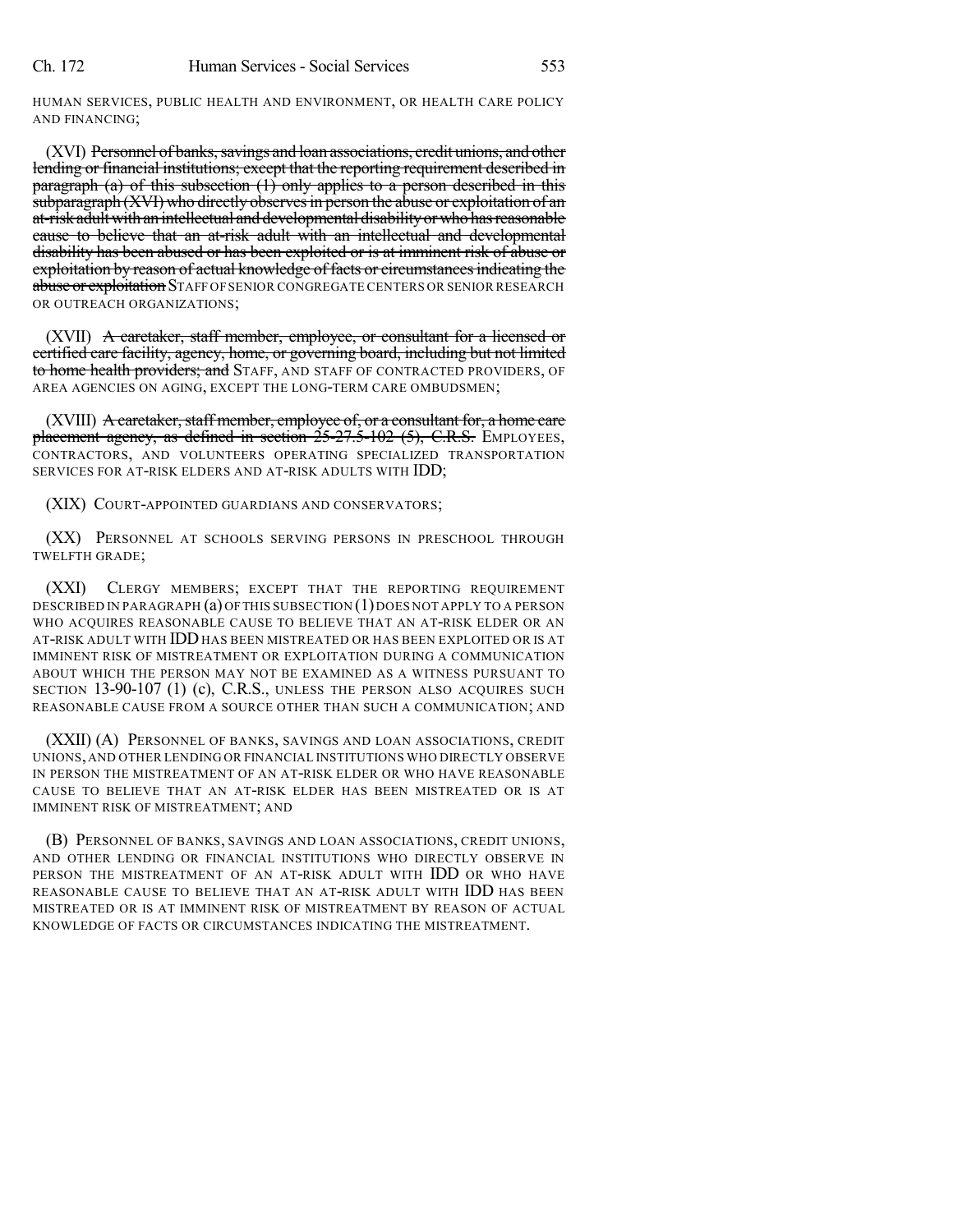(c) A person who willfully violates paragraph (a) of this subsection  $(1)$  commits a class 3misdemeanor and shall be punishedin accordancewith section 18-1.3-501.

(d) Notwithstanding the provisions of paragraph (a) of this subsection (1), a person described in paragraph  $(b)$  of this subsection  $(1)$  is not required to report the abuse or exploitation MISTREATMENT of an at-risk elder or an at-risk adult with an intellectual and developmental disability IDD if the person knows that another person has already reported to a law enforcement agency the same abuse or exploitation MISTREATMENT that would have been the basis of the person's own report.

 $(2)$  (a) A law enforcement agency that receives a report of abuse or exploitation MISTREATMENT of an at-risk elder or an at-risk adult with an intellectual and developmental disability IDD shall acquire, to the extent possible, the following information from the person making the report:

(I) The name, age, address, and contact information of the at-risk elder or at-risk adult with an intellectual and developmental disability IDD;

(II) The name, age, address, and contact information of the person making the report;

(III) The name, age, address, and contact information of the caretaker of the at-risk elder or at-risk adult with an intellectual and developmental disability IDD, if any;

(IV) The name of the alleged perpetrator;

(V) The nature and extent of any injury, whether physical or financial, to the at-risk elder or at-risk adult with an intellectual and developmental disability IDD;

(VI) The nature and extent of the condition that required the report to be made; and

(VII) Any other pertinent information.

(b) Not more than twenty-four hours after receiving a report of abuse or exploitation MISTREATMENT of an at-risk elder or an at-risk adult with an intellectual and developmental disability IDD, a law enforcement agency shall provide a notification of the report to the county department for the county in which the at-risk elder or at-risk adult with an intellectual and developmental disability IDD resides and the district attorney's office of the location where the abuse or exploitation MISTREATMENT occurred.

(c) The law enforcement agency shall complete a criminal investigation when appropriate. The law enforcement agency shall provide a summary report of the investigation to the county department for the county in which the at-risk elder or at-risk adult with an intellectual and developmental disability IDD resides and to the district attorney's office of the location where the abuse or exploitation MISTREATMENT occurred.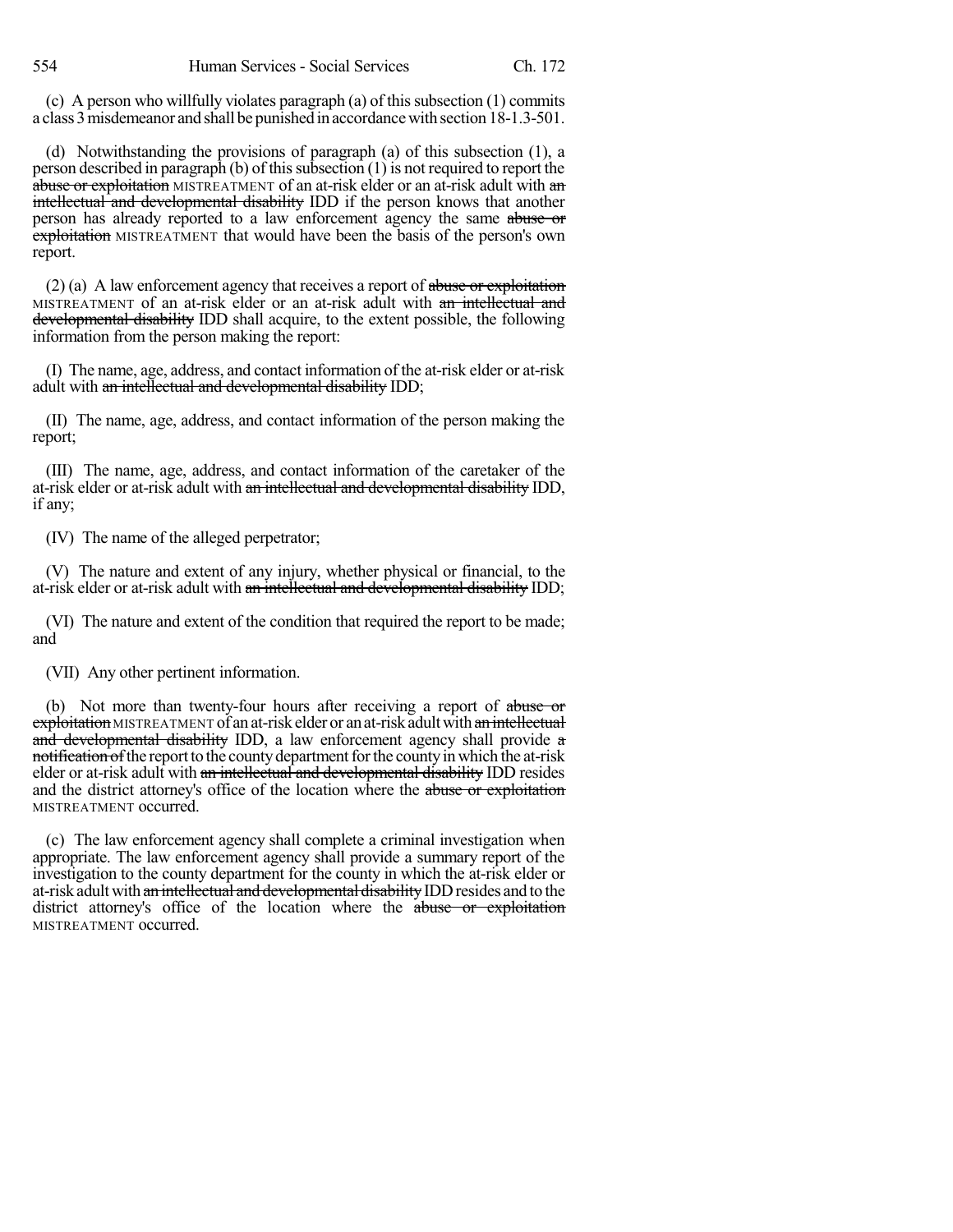(3) A person, including but not limited to a person specified in paragraph (b) of subsection  $(1)$  of this section, who reports abuse or exploitation MISTREATMENT of an at-risk elder or an at-risk adult with an intellectual and developmental disability IDD to a law enforcement agency pursuant to subsection (1) of this section is immune from suit and liability for damages in any civil action or criminal prosecution if the report was made in good faith; except that such a person is not immune if he or she is the alleged perpetrator of the abuse or exploitation MISTREATMENT.

(4) A person, including but not limited to a person specified in paragraph (b) of subsection  $(1)$  of this section, who knowingly makes a false report of abuse or exploitation MISTREATMENT of an at-risk elder or an at-risk adult with an intellectual and developmental disability IDD to a law enforcement agency commits a class 3 misdemeanor and must be punished as provided in section 18-1.3-501 and isliable for damages proximately caused thereby.

 $(5)$  The reporting duty described in subsection  $(1)$  of this section does not create a civil duty of care or establishing a civil standard of care that is owed to an at-risk elder or an at-risk adult with an intellectual and developmental disability IDD by a person specified in paragraph (b) of subsection (1) of this section.

**SECTION 9.** In Colorado Revised Statutes, 26-3.1-101, **amend** (1), (2), (2.3), (3), (4), and (7); and **add** (1.5) and (11) as follows:

**26-3.1-101. Definitions.** As used in this article, unless the context otherwise requires:

(1) "At-risk adult" means an individual eighteen years of age or older who is susceptible to mistreatment OR self-neglect or exploitation because the individual is unable to perform or obtain services necessary for his or her health, safety, or welfare or lacks sufficient understanding or capacity to make or communicate responsible decisions concerning his or her person or affairs. "ABUSE" MEANS ANY OF THE FOLLOWING ACTS OR OMISSIONS COMMITTED AGAINST AN AT-RISK ADULT:

(a) THE NONACCIDENTAL INFLICTION OF PHYSICAL PAIN OR INJURY, AS DEMONSTRATED BY, BUT NOT LIMITED TO, SUBSTANTIAL OR MULTIPLE SKIN BRUISING, BLEEDING, MALNUTRITION, DEHYDRATION, BURNS, BONE FRACTURES, POISONING, SUBDURAL HEMATOMA, SOFT TISSUE SWELLING, OR SUFFOCATION;

(b) CONFINEMENT OR RESTRAINT THAT IS UNREASONABLE UNDER GENERALLY ACCEPTED CARETAKING STANDARDS; OR

(c) SUBJECTION TO SEXUAL CONDUCT OR CONTACTCLASSIFIED AS A CRIME UNDER THE "COLORADO CRIMINAL CODE", TITLE 18, C.R.S.

(1.5) "AT-RISK ADULT"MEANS AN INDIVIDUAL EIGHTEEN YEARS OFAGE OR OLDER WHO IS SUSCEPTIBLE TO MISTREATMENT OR SELF-NEGLECT BECAUSE THE INDIVIDUAL IS UNABLE TO PERFORM OR OBTAIN SERVICES NECESSARY FOR HIS OR HER HEALTH, SAFETY, OR WELFARE, OR LACKS SUFFICIENT UNDERSTANDING OR CAPACITY TO MAKE OR COMMUNICATE RESPONSIBLE DECISIONS CONCERNING HIS OR HER PERSON OR AFFAIRS.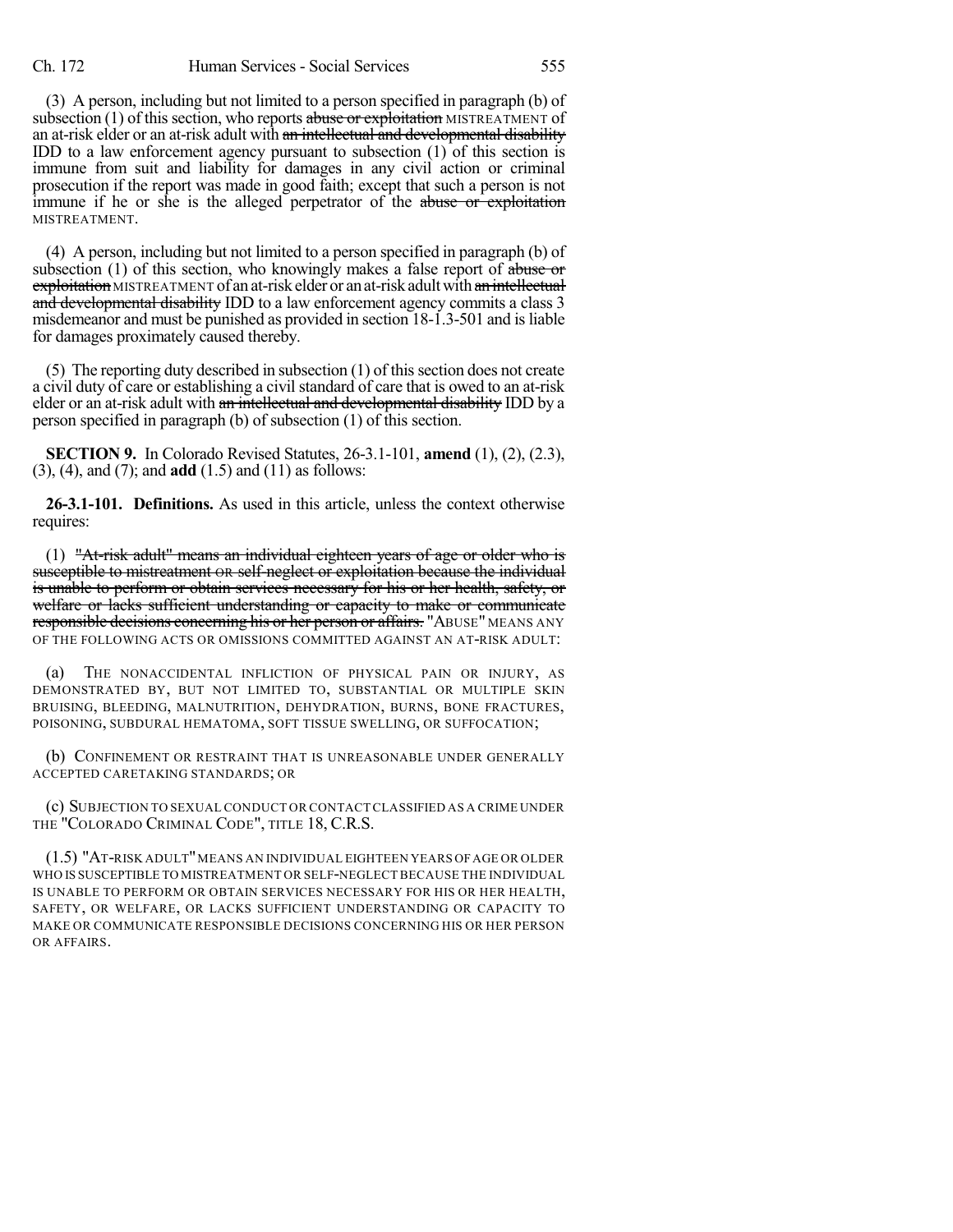(2) "Caretaker" means a person who:

(a) Is responsible for the care of an at-risk adult as a result of a family or legal relationship;

(b) Has assumed responsibility for the care of an at-risk adult; or

(c) Is paid to provide care,  $\sigma$  services, OR OVERSIGHT OF SERVICES to an at-risk adult.

(2.3) (a) "Caretaker neglect" means neglect that occurs when adequate food, clothing, shelter, psychological care, physical care, medical care, or HABILITATION, supervision, OR OTHER TREATMENT NECESSARY FOR THE HEALTH OR SAFETY OF THE AT-RISK ADULT is not secured for an at-risk adult or is not provided by a caretaker in a timely manner and with the degree of care that a reasonable person in the same situation would exercise, except that OR A CARETAKER KNOWINGLY USES HARASSMENT, UNDUE INFLUENCE, OR INTIMIDATION TO CREATE A HOSTILE OR FEARFUL ENVIRONMENT FOR AN AT-RISK ADULT.

(b) NOTWITHSTANDING THE PROVISIONS OF PARAGRAPH (a) OF THIS SUBSECTION (2.3), the withholding, withdrawing, or refusing of any MEDICATION, ANY MEDICAL PROCEDURE OR DEVICE, OR ANY treatment, including but not limited to resuscitation, cardiac pacing, mechanical ventilation, dialysis, artificial nutrition and hydration, any medication or medical procedure or device, in accordance with any valid medical directive or order, or as described in a palliative plan of care, shall not be IS NOT deemed caretaker neglect.

(c) As used in this subsection  $(2.3)$ , "medical directive or order" includes but is not limited to a medical durable power of attorney, a declaration as to medical treatment executed pursuant to section 15-18-104, C.R.S., a medical order for scope of treatment form executed pursuant to article 18.7 of title 15, C.R.S., and a CPR directive executed pursuant to article 18.6 of title 15, C.R.S.

(3) "County department" means a county or district department of HUMAN OR social services.

(4) "Exploitation" means an act or omission committed by a person that:

(a) Uses deception, harassment, intimidation, or undue influence to permanently or temporarily deprive an at-risk adult of the use, benefit, or possession of his or her money, assets, or property ANY THING OF VALUE;

### (b) In the absence of legal authority

 $(H)$  Employs the services of a third party for the profit or advantage of the person or another person to the detriment of the at-risk adult; or

(II) (c) Forces, compels, coerces, or entices an at-risk adult to perform services for the profit or advantage of the person or another person against the will of the at-risk adult; or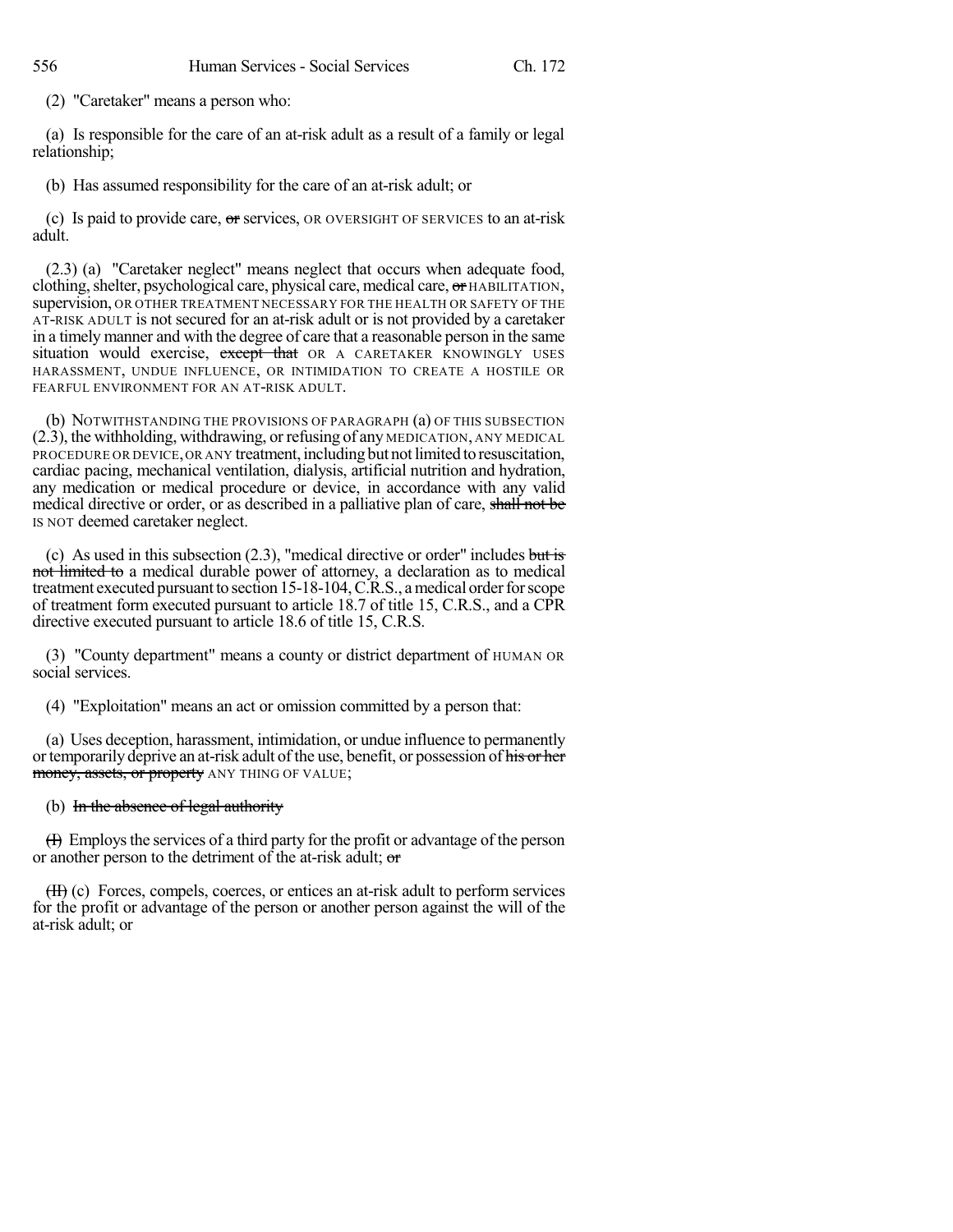$\left( \frac{c}{c} \right)$  (d) Misuses the property of an at-risk adult in a manner that adversely affects the at-risk adult's ability to receive health care or health care benefits or to pay bills for basic needs or obligations.

(7) "Mistreatment" means:  $\sin \omega t$  or omission that threatens the health, safety, or welfare of an at-risk adult or that exposes an at-risk adult to a situation or condition that poses an imminent risk of death, serious bodily injury, or bodily injury to the at-risk adult. "Mistreatment" includes, but is not limited to:

(a) Abuse; that occurs:

(I) Where there isinfliction of physical pain orinjury, as demonstrated by, but not limited to, substantial or multiple skin bruising, bleeding, malnutrition, dehydration, burns, bone fractures, poisoning, subdural hematoma, soft tissue swelling, or suffocation:

(II) Where unreasonable confinement or restraint is imposed; or

(III) Where there is subjection to nonconsensual sexual conduct or contact classified as a crime under the "Colorado Criminal Code", title 18, C.R.S.;

(b) Caretaker neglect;

(c)  $(\text{Deleted by amendment, L. 2012.})$  EXPLOITATION;

(d) AN ACT OR OMISSION THAT THREATENS THE HEALTH, SAFETY, OR WELFARE OF AN AT-RISK ADULT; OR

(e) AN ACT OR OMISSION THAT EXPOSES AN AT-RISK ADULT TO A SITUATION OR CONDITION THAT POSES AN IMMINENT RISK OF BODILY INJURY TO THE AT-RISK ADULT.

(11) "UNDUE INFLUENCE" MEANS THE USE OF INFLUENCE TO TAKE ADVANTAGE OF AN AT-RISK ADULT'S VULNERABLE STATE OF MIND, NEEDINESS, PAIN, OR EMOTIONAL DISTRESS.

**SECTION 10.** In Colorado Revised Statutes, 26-3.1-102, **amend** (1)(a), (1)(b),  $(1)$  (c), (2) introductory portion, (2)(e), (4), (6), (7)(a), (7)(b) introductory portion, and (7) (b) (II); and **amend as it will become effective July 1, 2016,** (1) (a.5) as follows:

**26-3.1-102. Reporting requirements.** (1) (a) A person specified in paragraph (b) of this subsection  $(1)$  who observes the mistreatment OR self-neglect or exploitation of an at-risk adult or who has reasonable cause to believe that an at-risk adult has been mistreated OR is self-neglected or has been exploited SELF-NEGLECTING and is at imminent risk of mistreatment or self-neglect or exploitation is urged to report such fact to a county department not more than twenty-four hours after making the observation or discovery.

(a.5) As required by section 18-6.5-108, C.R.S., certain persons specified in paragraph (b) of this subsection (1) who observe the abuse or exploitation, as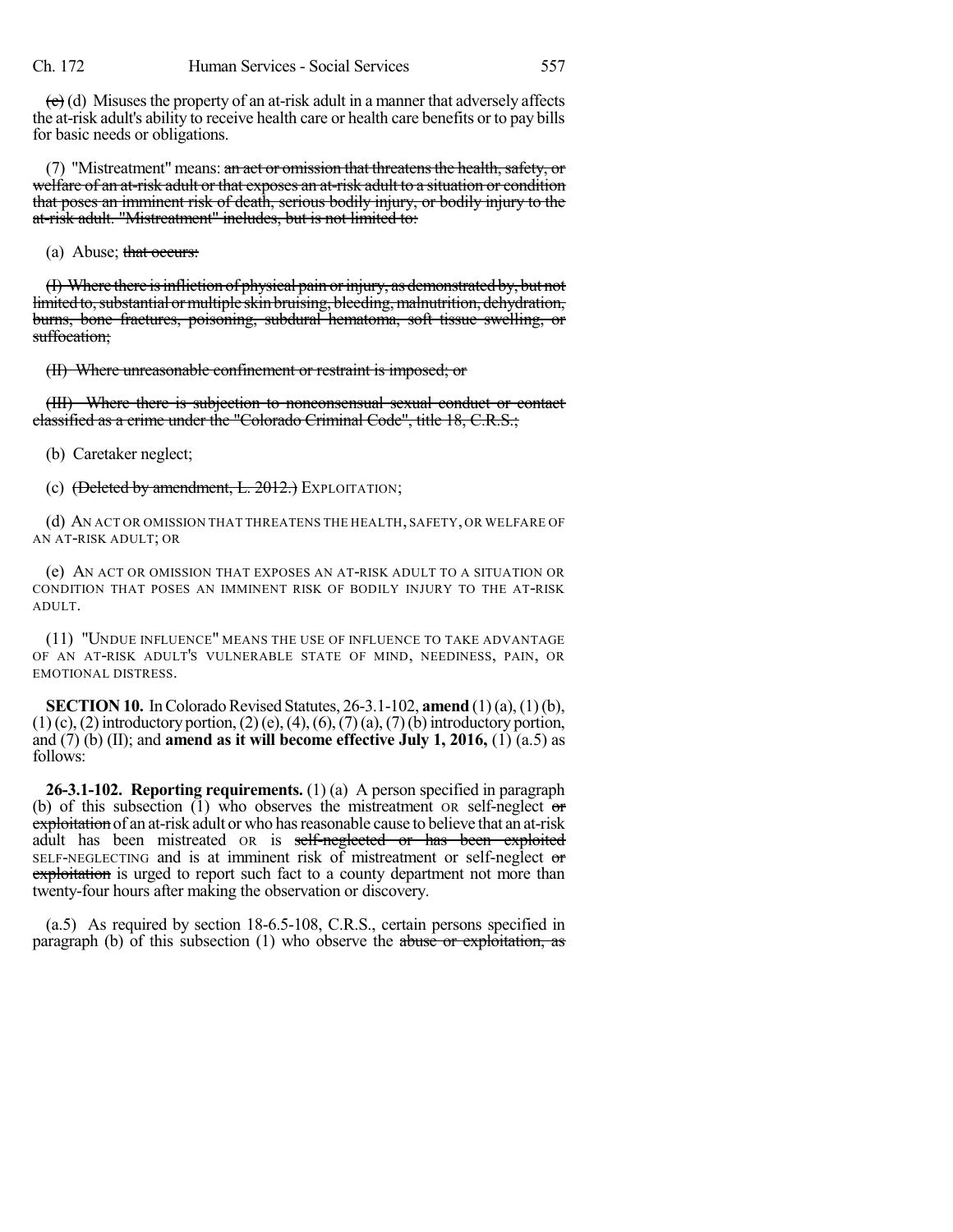defined in section  $18-6.5-102(1)$  and  $(10)$ , MISTREATMENT, AS DEFINED IN SECTION 18-6.5-102 (10.5), C.R.S., of an at-risk elder, as defined in section 18-6.5-102 (3), C.R.S., or an at-risk adult with an intellectual and developmental disability IDD, as defined in section 18-6.5-102 (2.5), C.R.S., or who have reasonable cause to believe that an at-risk elder or an at-risk adult with an intellectual and developmental disability IDD has been abused or exploited MISTREATED or is at imminent risk of abuse or exploitation MISTREATMENT shall report such fact to a law enforcement agency not more than twenty-four hours after making the observation or discovery.

(b) The following persons, whether paid or unpaid, are urged to report as described in paragraph (a) of this subsection (1):

(I) Physicians, surgeons, physicians' assistants, osteopaths, physicians in training, podiatrists, occupational therapists, and physical therapists ANY PERSON PROVIDING HEALTH CARE OR HEALTH-CARE-RELATED SERVICES INCLUDING GENERAL MEDICAL, SURGICAL, OR NURSING SERVICES; MEDICAL, SURGICAL, OR NURSING SPECIALITY SERVICES; DENTAL SERVICES; VISION SERVICES; PHARMACY SERVICES; CHIROPRACTIC SERVICES; OR PHYSICAL, OCCUPATIONAL, MUSICAL, OR OTHER THERAPIES;

(II) Medical examiners and coroners HOSPITAL AND LONG-TERM CARE FACILITY PERSONNEL ENGAGED IN THE ADMISSION, CARE, OR TREATMENT OF PATIENTS;

(III) Registered nurses, licensed practical nurses, and nurse practitioners FIRST RESPONDERS, INCLUDING EMERGENCY MEDICAL SERVICE PROVIDERS, FIRE PROTECTION PERSONNEL, LAW ENFORCEMENT OFFICERS, AND PERSONS EMPLOYED BY,CONTRACTINGWITH,OR VOLUNTEERING WITH ANY LAW ENFORCEMENT AGENCY, INCLUDING VICTIM ADVOCATES;

(IV) Emergency medical service providers CODE ENFORCEMENT OFFICERS;

(V) Hospital and long-term care facility personnel engaged in the admission, eare, or treatment of patients MEDICAL EXAMINERS AND CORONERS;

#### (VI) Chiropractors VETERINARIANS;

(VII) Psychologists, and other mental health professionals ADDICTION COUNSELORS, PROFESSIONAL COUNSELORS, MARRIAGE AND FAMILY THERAPISTS, AND REGISTERED PSYCHOTHERAPISTS, AS THOSE PERSONS ARE DEFINED IN ARTICLE 43 OF TITLE 12, C.R.S.;

(VIII) Social work practitioners WORKERS, AS DEFINED IN PART 4 OF ARTICLE 43 OF TITLE 12, C.R.S.;

(IX) Clergy members STAFF OF COMMUNITY-CENTERED BOARDS;

(X) Dentists STAFF, CONSULTANTS, OR INDEPENDENT CONTRACTORS OF SERVICE AGENCIES, AS DEFINED IN SECTION 25.5-10-202 (34), C.R.S.;

(XI) Law enforcement officials and personnel STAFF OR CONSULTANTS FOR A LICENSED OR UNLICENSED, CERTIFIED OR UNCERTIFIED, CARE FACILITY, AGENCY,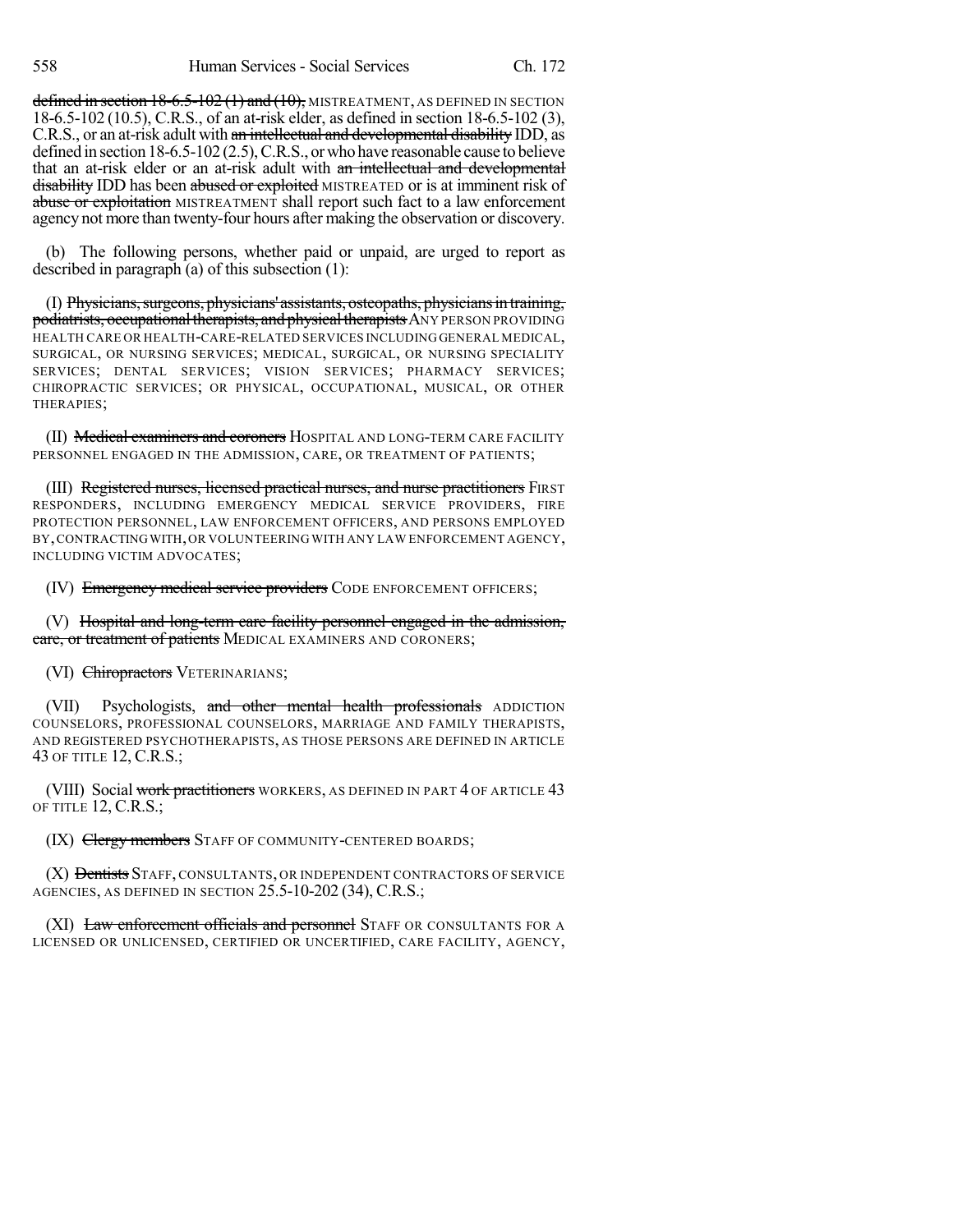HOME, OR GOVERNING BOARD, INCLUDING BUT NOT LIMITED TO LONG-TERM CARE FACILITIES, HOME CARE AGENCIES, OR HOME HEALTH PROVIDERS;

(XII) Court-appointed guardians and conservators CARETAKERS, STAFF MEMBERS, EMPLOYEES OF, OR CONSULTANTS FOR, A HOME CARE PLACEMENT AGENCY, AS DEFINED IN SECTION 25-27.5-102 (5), C.R.S.;

(XIII) Fire protection personnel PERSONS PERFORMING CASE MANAGEMENT OR ASSISTANT SERVICES FOR AT-RISK ADULTS;

(XIV) Pharmacists STAFF OF COUNTY DEPARTMENTS OF HUMAN OR SOCIAL SERVICES;

(XV) Community-centered board staff STAFF OF THE STATE DEPARTMENTS OF HUMAN SERVICES, PUBLIC HEALTH AND ENVIRONMENT, OR HEALTH CARE POLICY AND FINANCING;

(XVI) Personnel of banks, savings and loan associations, credit unions, and other lending or financial institutions STAFF OF SENIOR CONGREGATE CENTERS OR SENIOR RESEARCH OR OUTREACH ORGANIZATIONS;

(XVII) A caretaker, staff member, or employee of or volunteer or consultant for a licensed or certified care facility, agency, home, or governing board, including but not limited to home health providers; and STAFF, AND STAFF OF CONTRACTED PROVIDERS, OF AREA AGENCIES ON AGING, EXCEPT THE LONG-TERM CARE OMBUDSMEN;

 $(XVIII)$  A caretaker, staff member, employee of, or a volunteer or consultant for, a home care placement agency, as defined in section 25-27.5-102 (5), C.R.S. EMPLOYEES, CONTRACTORS, AND VOLUNTEERS OPERATING SPECIALIZED TRANSPORTATION SERVICES FOR AT-RISK ADULTS;

(XIX) LANDLORDS AND STAFF OF HOUSING AND HOUSING AUTHORITY AGENCIES FOR AT-RISK ADULTS;

(XX) COURT-APPOINTED GUARDIANS AND CONSERVATORS;

(XXI) PERSONNEL AT SCHOOLS SERVING PERSONS IN PRESCHOOL THROUGH TWELFTH GRADE;

(XXII) CLERGY MEMBERS; EXCEPT THAT THE REPORTING REQUIREMENT DESCRIBED IN PARAGRAPH (a) OF THIS SUBSECTION (1) DOES NOT APPLY TO A PERSON WHO ACQUIRES REASONABLE CAUSE TO BELIEVE THAT AN AT-RISK ADULT HAS BEEN MISTREATED OR HAS BEEN EXPLOITED OR IS AT IMMINENT RISK OF MISTREATMENT OR EXPLOITATION DURING A COMMUNICATION ABOUT WHICH THE PERSON MAY NOT BE EXAMINED AS A WITNESS PURSUANT TO SECTION 13-90-107 (1) (c), C.R.S., UNLESS THE PERSON ALSO ACQUIRES SUCH REASONABLE CAUSE FROM A SOURCE OTHER THAN SUCH A COMMUNICATION; AND

(XXIII) PERSONS WORKING IN FINANCIAL SERVICES INDUSTRIES, INCLUDING BANKS,SAVINGS AND LOAN ASSOCIATIONS,CREDIT UNIONS,AND OTHER LENDINGOR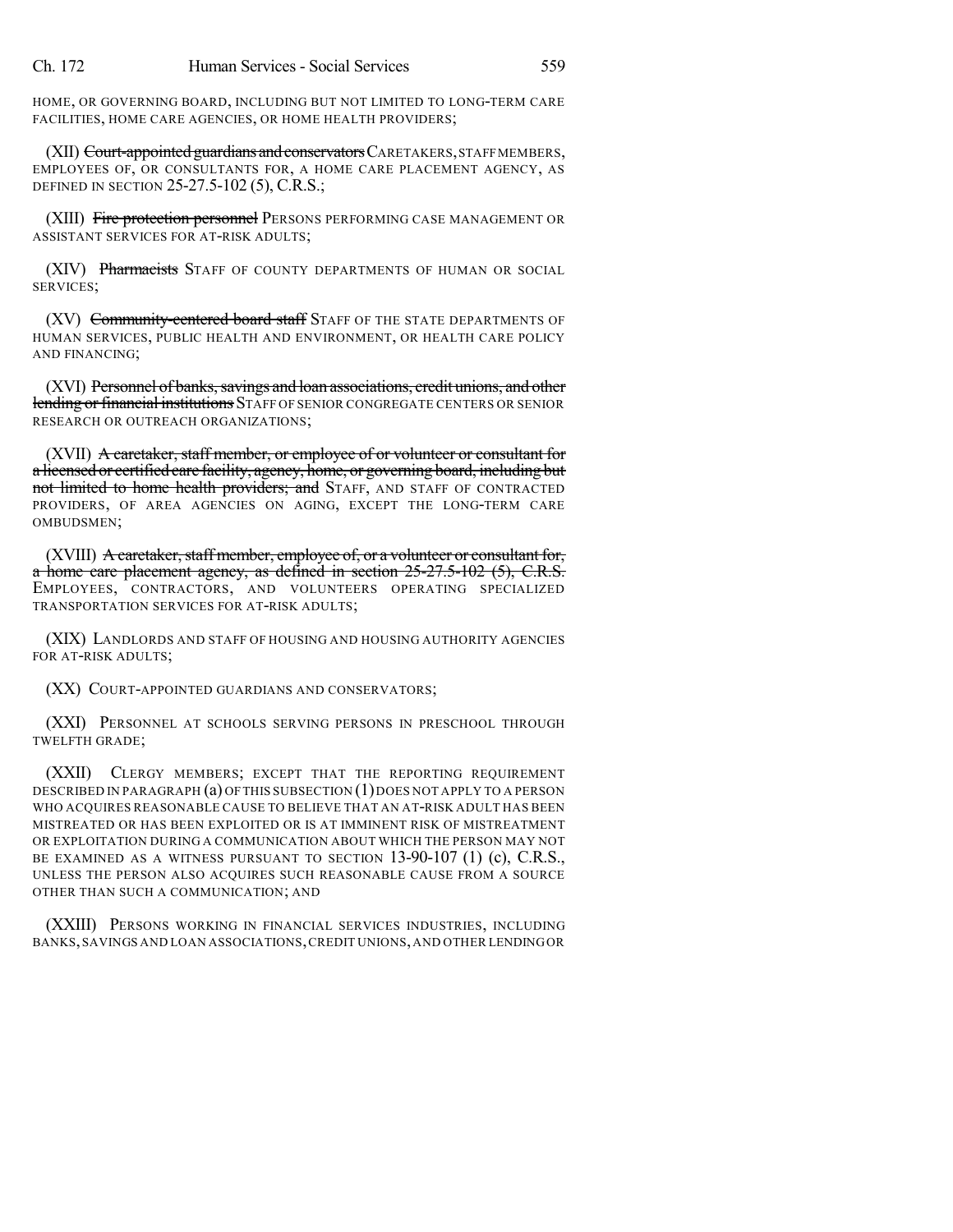FINANCIAL INSTITUTIONS; ACCOUNTANTS; MORTGAGE BROKERS; LIFE INSURANCE AGENTS; AND FINANCIAL PLANNERS.

(c) In addition to those persons urged by this subsection (1) to report known or suspected mistreatment OR self-neglect or exploitation of an at-risk adult and circumstances or conditions that might reasonably result in mistreatment OR self-neglect, or exploitation, any other person may report such known or suspected mistreatment OR self-neglect or exploitation and circumstances or conditions that might reasonably result in mistreatment OR self-neglect or exploitation of an at-risk adult to the local law enforcement agency or the county department. Upon receipt ofsuch report, the receiving agency shall prepare a written report within forty-eight hours.

(2) Pursuant to subsection (1) of this section, the report shall MUST include:

(e) The nature and extent of the condition that will reasonably result in mistreatment OR self-neglect; or exploitation and

(4) No A person, including a person specified in subsection  $(1)$  of this section, shall NOT knowingly make a false report of mistreatment OR self-neglect or exploitation to a county department or local law enforcement agency. Any person who willfully violates the provisions of this subsection (4) commits a class 3 misdemeanor and shall be punished as provided in section 18-1.3-501, C.R.S., and shall be liable for damages proximately caused thereby.

(6) No A person shall NOT take any discriminatory, disciplinary, or retaliatory action against any person who, in good faith, makes a report or fails to make a report of suspected mistreatment OR self-neglect or exploitation of an at-risk adult.

(7) (a) Except as provided in paragraph (b) of this subsection (7), reports of the mistreatment OR self-neglect or exploitation of an at-risk adult, including the name and address of any at-risk adult, member of said adult's family, or informant, or any other identifying information contained in such reports, shall be IS confidential, and shall not be IS NOT public information.

(b) Disclosure of a report of the mistreatment OR self-neglect or exploitation of an at-risk adult and information relating to an investigation of such a report shall be IS permitted only when authorized by a court for good cause. Such disclosure shall IS not be prohibited when:

 $(II)$  There is a death of a suspected at-risk adult from mistreatment  $OR$  self-neglect or exploitation and a law enforcement agency files a formal charge or a grand jury issues an indictment in connection with the death;

**SECTION 11.** In Colorado Revised Statutes, 26-3.1-103, **amend** (1), (2), and (3) as follows:

**26-3.1-103. Evaluations - investigations - rules.** (1) The agency receiving a report of mistreatment OR self-neglect or exploitation of an at-risk adult shall immediately make a thorough evaluation of the reported level of risk. The immediate concern of the evaluation shall be IS the protection of the at-risk adult.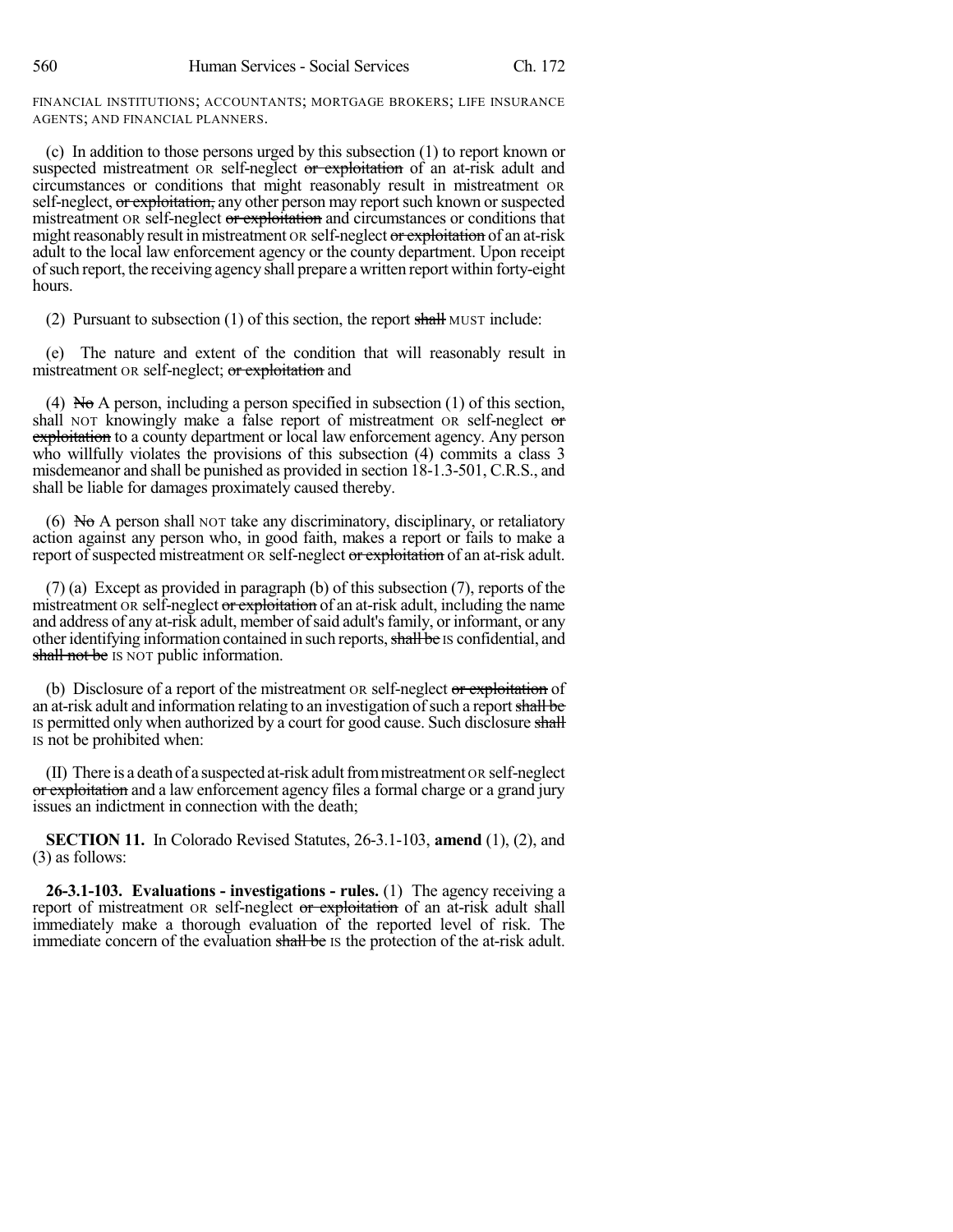The evaluation, at a minimum, shall MUST include a determination of a response time frame and whether an investigation of the allegations is required. If a county department determines that an investigation is required, the county department shall arrange for an investigation and IS RESPONSIBLE FOR ENSURING AN INVESTIGATION IS CONDUCTED AND ARRANGINGFOR THE subsequent provision of protective services to be conducted by persons trained to conduct such investigations and provide protective services.

(2) Each county department, law enforcement agency, district attorney's office, and other agency responsible under federal law or the laws of this state to investigate mistreatment OR self-neglect or exploitation of at-risk adults shall develop and implement cooperative agreements to coordinate the investigative duties of such agencies. The focus of such agreements shall be IS to ensure the best protection for at-risk adults. The agreements shall MUST provide for special requests by one agency for assistance from another agency and for joint investigations. The agreements shall MUST further provide that each agency shall maintain the confidentiality of the information exchanged pursuant to such joint investigations.

(3) Each county or contiguous group of countiesin the state in which a minimum number of reports of mistreatment OR self-neglect or exploitation of at-risk adults are annually filed shall establish an at-risk adult protection team. The state board shall promulgate rules to specify the minimum number of reports that will require the establishment of an adult at-risk protection team. The at-risk adult protection team shall review the processes used to report and investigate mistreatment OR self-neglect or exploitation of at-risk adults, review the provision of protective services for such adults, facilitate interagency cooperation, and provide community education on the mistreatment AND self-neglect and exploitation of at-risk adults. The director of each county department shall create or coordinate a protection team for the respective county in accordance with rules adopted by the state board of human services. which THE STATE BOARD rules shall govern the establishment, composition, and duties of the team and shall MUST be consistent with this subsection (3).

**SECTION 12.** In Colorado Revised Statutes, 26-3.1-104, **amend** (1) and (2) as follows:

**26-3.1-104. Provision of protective services for at-risk adults - consent nonconsent - least restrictive intervention.** (1) If a county director or such director's HIS OR HER designee determines that an at-risk adult is being mistreated OR self-neglected, or exploited, or is at risk thereof, and the at-risk adult consents to protective services, the county director or designee shall immediately provide or arrange for the provision of protective services, which servicesshall be provided in accordance with the provisions of 28 CFR part 35, subpart B.

(2) If a county director or HIS OR HER designee determinesthat an at-risk adult is being or has been mistreated OR self-neglected, or exploited, or is at risk thereof, and if the at-risk adult appears to lack capacity to make decisions and does not consent to the receipt of protective services, the county director is urged, if no other appropriate person is able or willing, to petition the court, pursuant to part 3 of article 14 of title 15, C.R.S., for an order authorizing the provision of specific protective services and for the appointment of a guardian, for an order authorizing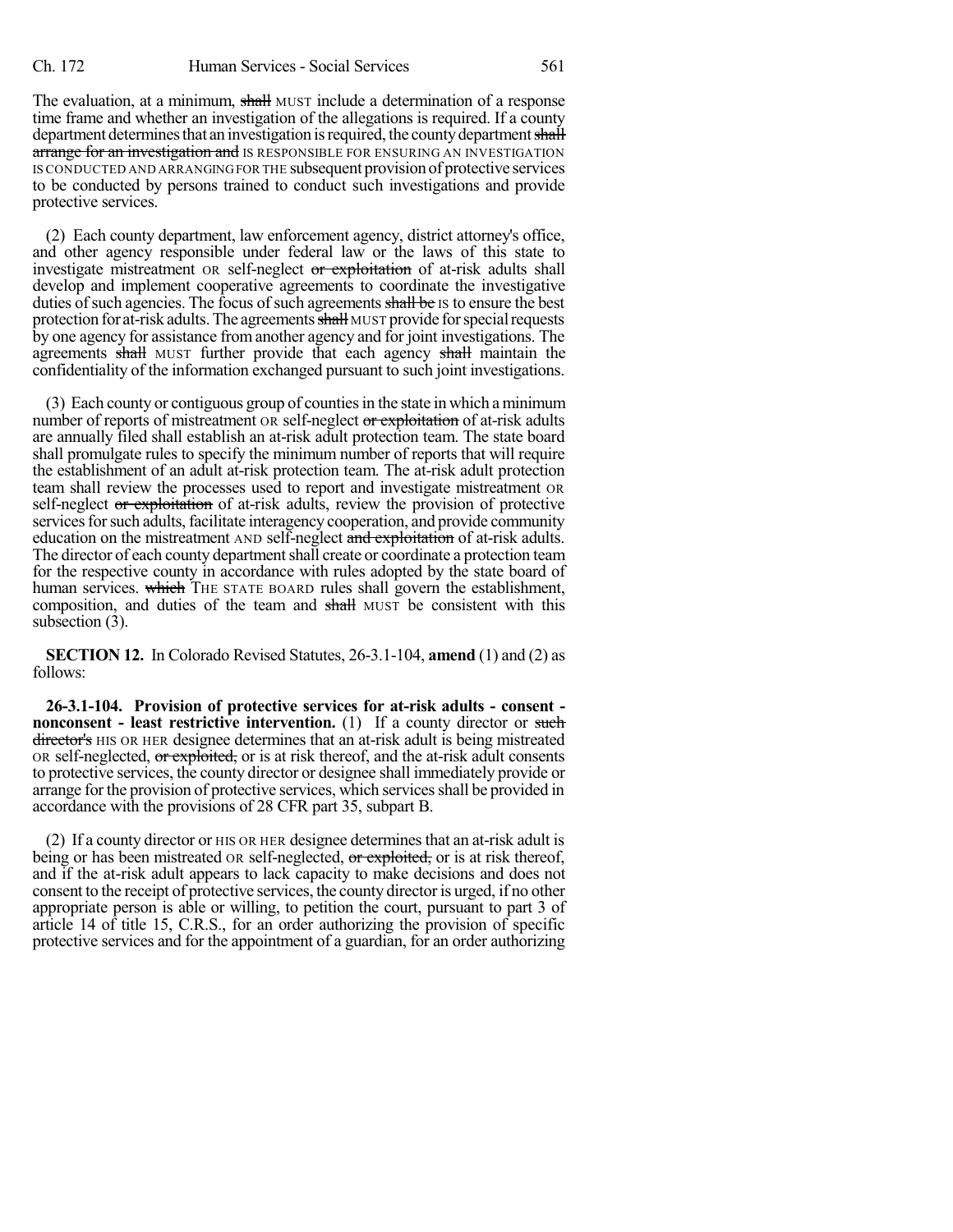the appointment of a conservator pursuant to part 4 of article 14 of title 15, C.R.S., or for a court order providing for any combination of these actions.

**SECTION 13.** In Colorado Revised Statutes, **amend** 26-3.1-106 as follows:

**26-3.1-106. Training.** The general assembly strongly encourages training that focuses on detecting circumstances or conditions that might reasonably result in mistreatment OR self-neglect or exploitation of an at-risk adult for those persons who are urged by section  $26-3.1-10\overline{2}$  (1) to report known or suspected mistreatment OR self-neglect or exploitation of an at-risk adult.

**SECTION 14.** In Colorado Revised Statutes, 25.5-10-202, **amend** (1) and (19); and **add** (1.3), (1.6), (1.8), (15.5), (29.5), and (37.5) as follows:

**25.5-10-202. Definitions.** As used in this article, unless the context otherwise requires:

(1) "Authorized representative" means a person designated by the person receiving services, or by the parent or guardian of the person receiving services, if appropriate, to assist the person receiving services in acquiring or utilizing services or supports pursuant to this article. The extent of the authorized representative's involvement shall be determined upon designation. "ABUSE" MEANS ANY OF THE FOLLOWING ACTS OR OMISSIONS COMMITTED AGAINST A PERSON WITH AN INTELLECTUAL AND DEVELOPMENTAL DISABILITY:

THE NONACCIDENTAL INFLICTION OF PHYSICAL PAIN OR INJURY, AS DEMONSTRATED BY, BUT NOT LIMITED TO, SUBSTANTIAL OR MULTIPLE SKIN BRUISING, BLEEDING, MALNUTRITION, DEHYDRATION, BURNS, BONE FRACTURES, POISONING, SUBDURAL HEMATOMA, SOFT TISSUE SWELLING, OR SUFFOCATION;

(b) CONFINEMENT OR RESTRAINT THAT IS UNREASONABLE UNDER GENERALLY ACCEPTED CARETAKING STANDARDS; OR

(c) SUBJECTION TO SEXUAL CONDUCT OR CONTACT CLASSIFIED AS A CRIME UNDER THE "COLORADO CRIMINAL CODE", TITLE 18, C.R.S.

(1.3) "AUTHORIZED REPRESENTATIVE" MEANS A PERSON DESIGNATED BY THE PERSON RECEIVING SERVICES, OR BY THE PARENT OR GUARDIAN OF THE PERSON RECEIVING SERVICES, IF APPROPRIATE, TO ASSIST THE PERSON RECEIVING SERVICES IN ACQUIRINGOR UTILIZING SERVICES OR SUPPORTS PURSUANT TO THIS ARTICLE.THE EXTENT OF THE AUTHORIZED REPRESENTATIVE'S INVOLVEMENT SHALL BE DETERMINED UPON DESIGNATION.

(1.6) "CARETAKER" MEANS A PERSON WHO:

(a) IS RESPONSIBLE FOR THE CARE OF A PERSON WITH AN INTELLECTUAL AND DEVELOPMENTAL DISABILITY AS A RESULT OF A FAMILY OR LEGAL RELATIONSHIP;

(b) HAS ASSUMED RESPONSIBILITY FOR THE CARE OF A PERSON WITH AN INTELLECTUAL AND DEVELOPMENTAL DISABILITY; OR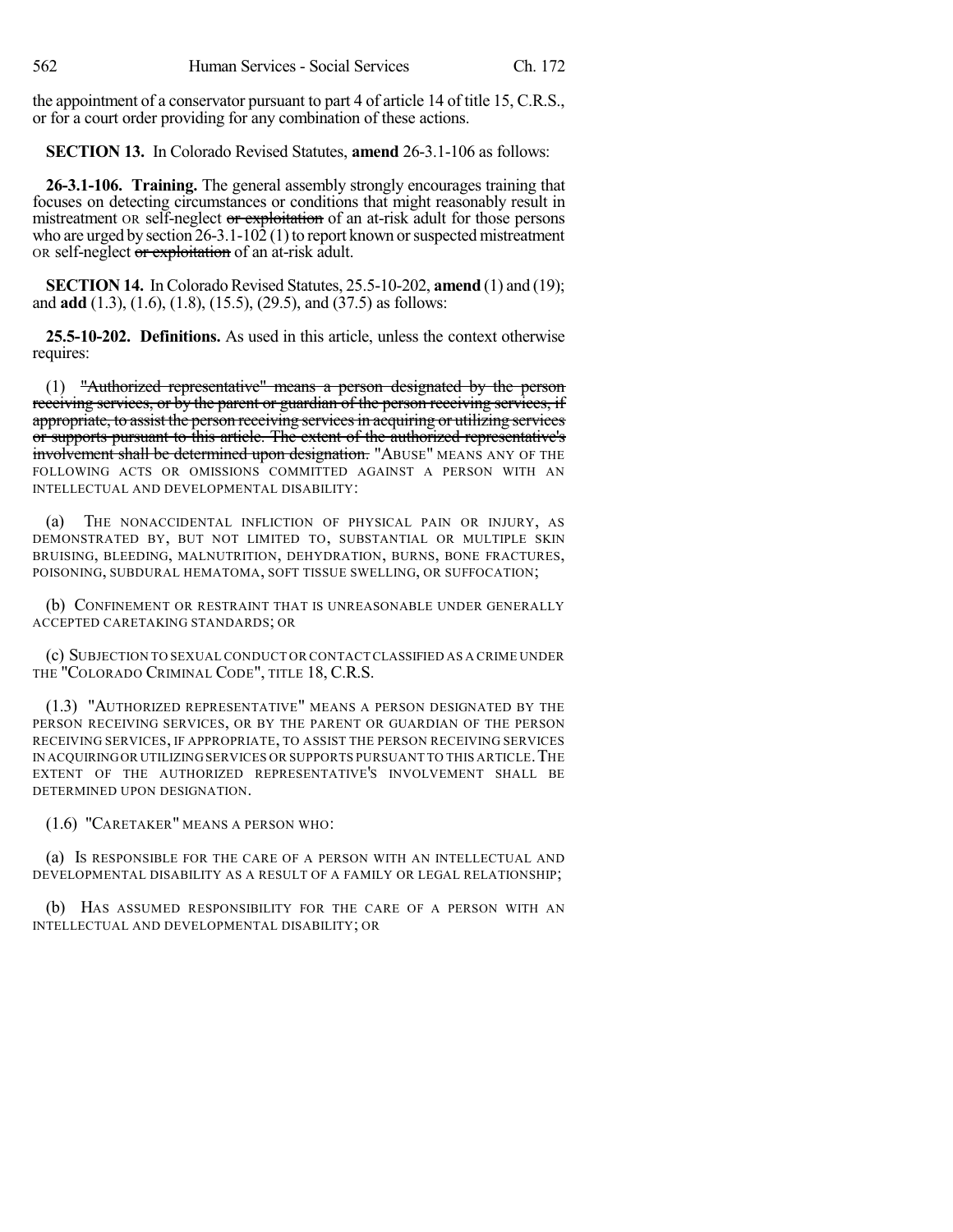(c) IS PAID TO PROVIDE CARE, SERVICES, OR OVERSIGHT OF SERVICES TO A PERSON WITH AN INTELLECTUAL AND DEVELOPMENTAL DISABILITY.

(1.8) (a) "CARETAKER NEGLECT" MEANS NEGLECT THAT OCCURS WHEN ADEQUATE FOOD, CLOTHING, SHELTER, PSYCHOLOGICAL CARE, PHYSICAL CARE, MEDICALCARE,HABILITATION,SUPERVISION,OR OTHER TREATMENT NECESSARY FOR THE HEALTH AND SAFETY OF A PERSON WITH AN INTELLECTUAL AND DEVELOPMENTAL DISABILITY IS NOT SECURED FOR A PERSON WITH AN INTELLECTUAL AND DEVELOPMENTAL DISABILITY OR IS NOT PROVIDED BY A CARETAKER IN A TIMELY MANNER AND WITH THE DEGREE OF CARE THAT A REASONABLE PERSON IN THE SAME SITUATION WOULD EXERCISE, OR A CARETAKER KNOWINGLY USES HARASSMENT, UNDUE INFLUENCE, OR INTIMIDATION TO CREATE A HOSTILE OR FEARFUL ENVIRONMENT FOR AN AT-RISK ADULT WITH IDD.

(b) NOTWITHSTANDING THE PROVISIONS OF PARAGRAPH (a) OF THIS SUBSECTION (1.8), THE WITHHOLDING, WITHDRAWING, OR REFUSING OF ANY MEDICATION, ANY MEDICAL PROCEDURE OR DEVICE,OR ANY TREATMENT,INCLUDING BUT NOT LIMITED TO RESUSCITATION, CARDIAC PACING, MECHANICAL VENTILATION, DIALYSIS, ARTIFICIAL NUTRITION AND HYDRATION,ANY MEDICATION OR MEDICAL PROCEDURE OR DEVICE,IN ACCORDANCE WITH ANY VALID MEDICAL DIRECTIVE OR ORDER, OR AS DESCRIBED IN A PALLIATIVE PLAN OF CARE, SHALL NOT BE DEEMED CARETAKER NEGLECT.

(c) AS USED IN THIS SUBSECTION (1.8),"MEDICAL DIRECTIVE OR ORDER"INCLUDES A MEDICAL DURABLE POWER OF ATTORNEY, A DECLARATION AS TO MEDICAL TREATMENT EXECUTED PURSUANT TO SECTION 15-18-104,C.R.S.,A MEDICAL ORDER FOR SCOPE OF TREATMENT FORM EXECUTED PURSUANT TO ARTICLE 18.7 OF TITLE 15, C.R.S., AND A CPR DIRECTIVE EXECUTED PURSUANT TO ARTICLE 18.6 OF TITLE 15, C.R.S.

(15.5) "EXPLOITATION" MEANS AN ACT OR OMISSION COMMITTED BY A PERSON WHO:

(a) USES DECEPTION, HARASSMENT, INTIMIDATION, OR UNDUE INFLUENCE TO PERMANENTLY OR TEMPORARILY DEPRIVE A PERSON WITH AN INTELLECTUAL AND DEVELOPMENTAL DISABILITY OF THE USE,BENEFIT, OR POSSESSION OF ANY THING OF VALUE;

(b) EMPLOYS THE SERVICES OF A THIRD PARTY FOR THE PROFIT OR ADVANTAGE OF THE PERSON OR ANOTHER PERSON TO THE DETRIMENT OF THE PERSON WITH AN INTELLECTUAL AND DEVELOPMENTAL DISABILITY;

(c) FORCES, COMPELS, COERCES, OR ENTICES A PERSON WITH AN INTELLECTUAL AND DEVELOPMENTAL DISABILITY TO PERFORM SERVICES FOR THE PROFIT OR ADVANTAGE OF THE PERSON OR ANOTHER PERSON AGAINST THE WILL OF THE PERSON WITH AN INTELLECTUAL AND DEVELOPMENTAL DISABILITY; OR

MISUSES THE PROPERTY OF A PERSON WITH AN INTELLECTUAL AND DEVELOPMENTAL DISABILITY IN A MANNER THAT ADVERSELY AFFECTS THE PERSON WITH AN INTELLECTUAL AND DEVELOPMENTAL DISABILITY'S ABILITY TO RECEIVE HEALTH CARE OR HEALTH CARE BENEFITS OR TO PAY BILLS FOR BASIC NEEDS OR